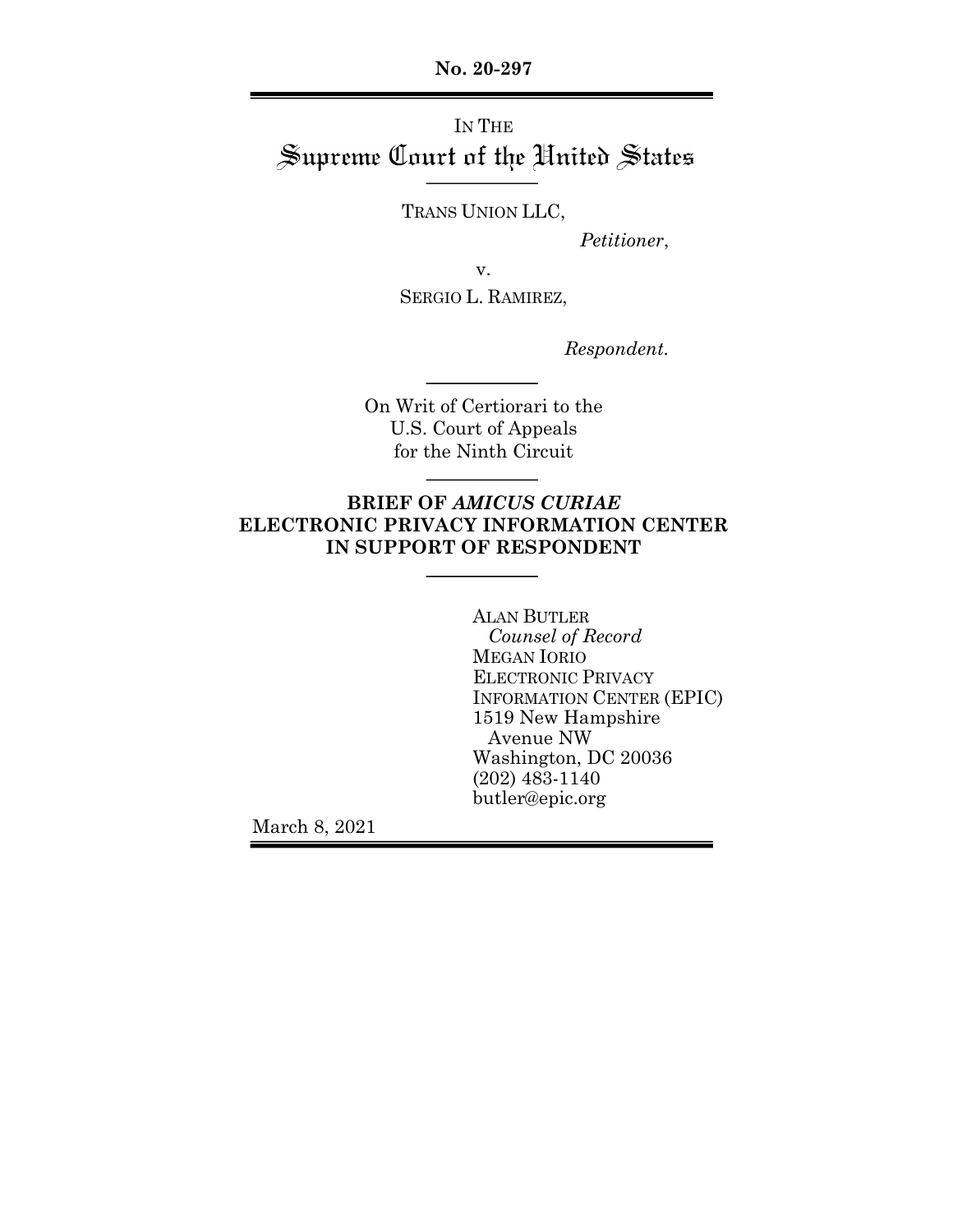# **TABLE OF CONTENTS**

|    |    | INTEREST OF THE AMICUS CURIAE 1                                                                                                                       |
|----|----|-------------------------------------------------------------------------------------------------------------------------------------------------------|
|    |    | SUMMARY OF THE ARGUMENT2                                                                                                                              |
|    |    |                                                                                                                                                       |
| Ι. |    | The <i>Spokeo</i> decision has led to incoherent,<br>conflicting, and unpredictable outcomes as<br>lower courts have struggled to apply the           |
|    |    | A. Courts have made up ad hoc tests to<br>determine whether "intangible"<br>injuries" are concrete, and they<br>ultimately fall back on a limited set |
|    | В. | Courts disagree about the scope<br>and applicability of historical and<br>common law analysis under                                                   |
|    |    | C. Courts applying Spokeo focus on<br>legislative intent to the detriment<br>of plain text, leading to absurd                                         |
|    |    | D. There is substantial confusion<br>about whether the imminence<br>standard in <i>Clapper</i> limits<br>standing in data breach cases. 18            |
|    | Е. | Convergence of the various<br>confusions over Spokeo has led to<br>conflicting and absurd results20                                                   |

i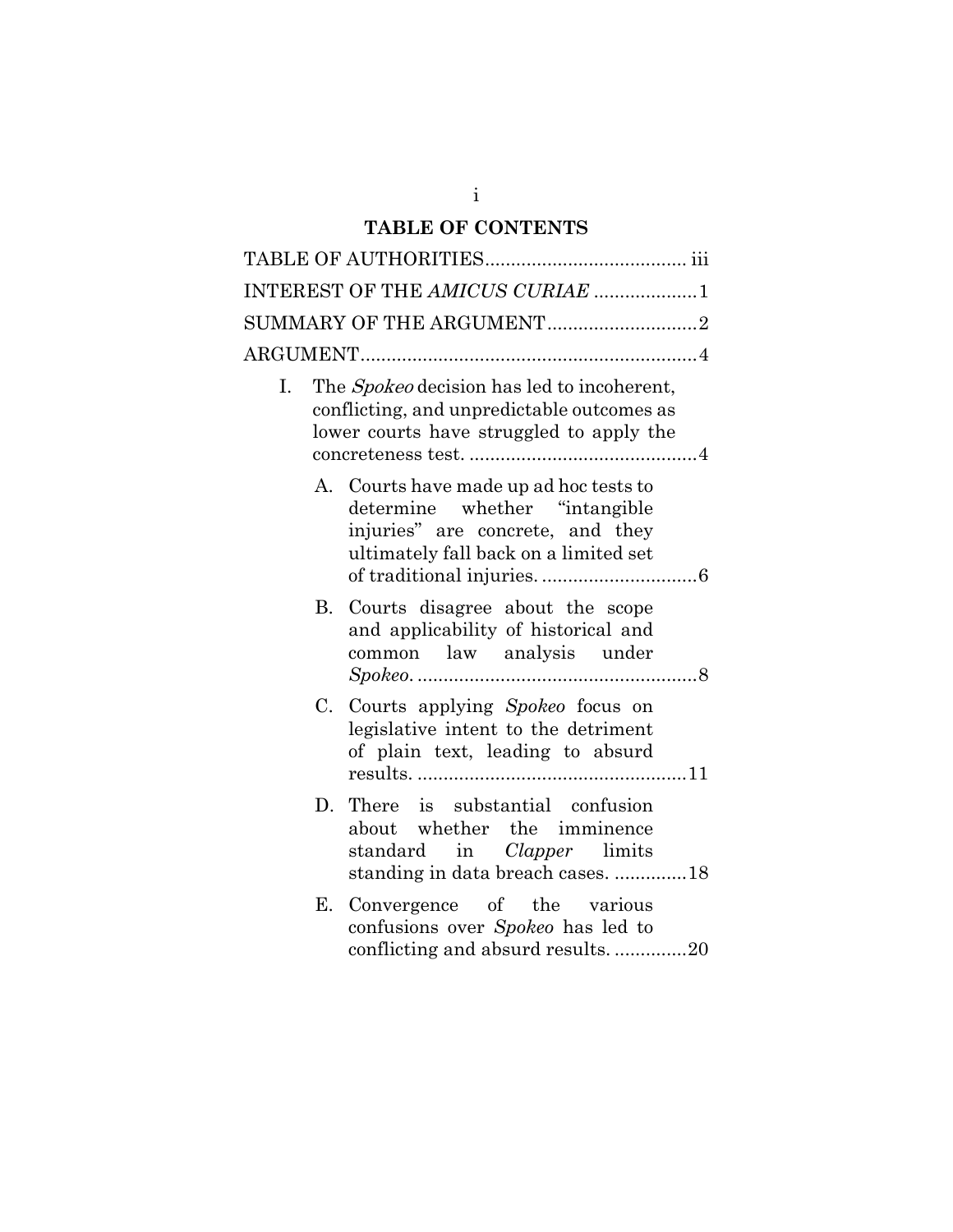| II. Individuals who sue to vindicate their<br>private rights necessarily satisfy the |  |
|--------------------------------------------------------------------------------------|--|
| requirements of Article III standing                                                 |  |
| because they suffer concrete injuries when                                           |  |
|                                                                                      |  |
|                                                                                      |  |

ii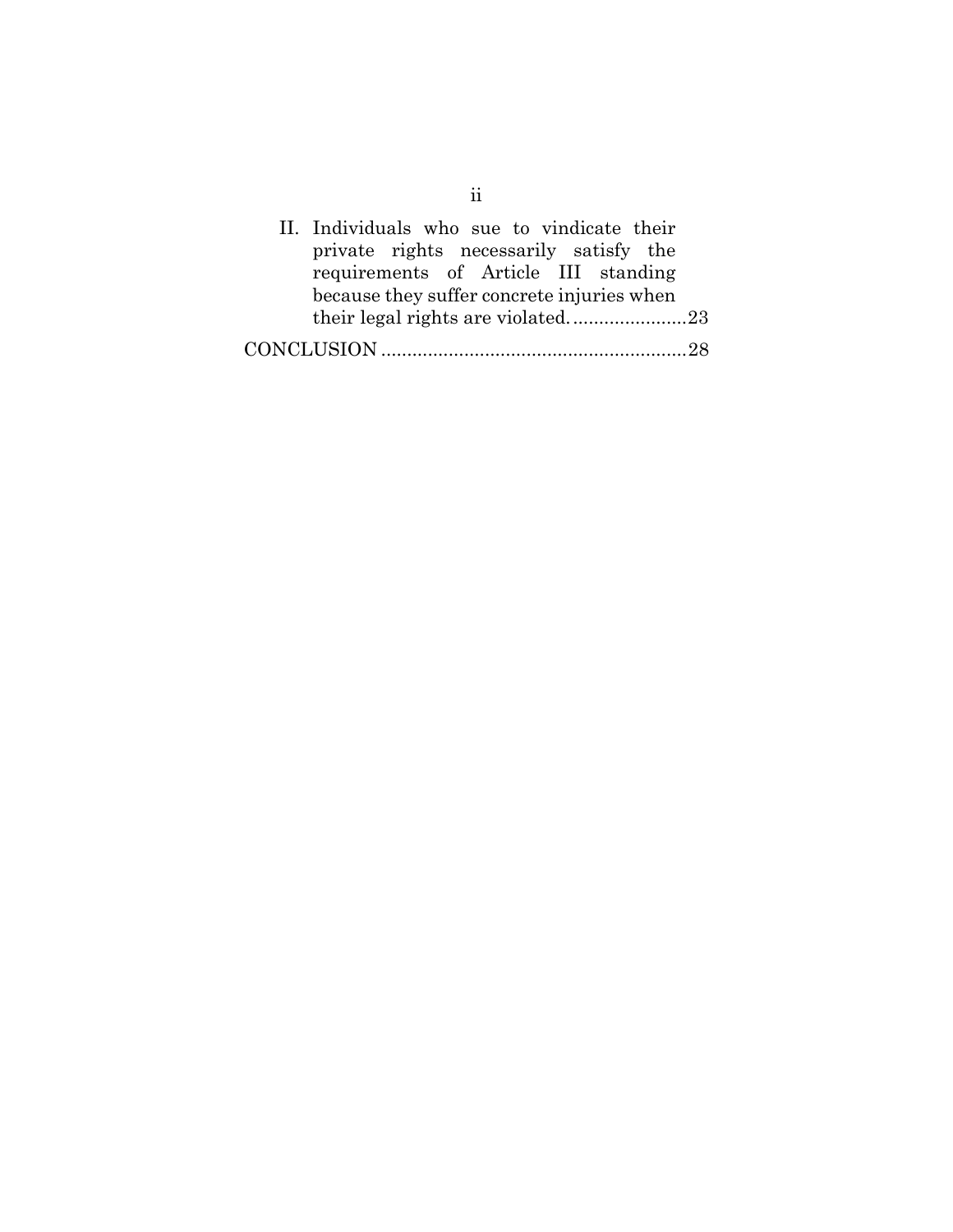# **TABLE OF AUTHORITIES**

# CASES

| Allen v. Wright,                                      |
|-------------------------------------------------------|
|                                                       |
| Bassett v. ABM Parking Servs., Inc.,                  |
| 883 F.3d 776 (9th Cir. 2018) 10, 12, 21               |
| Campbell v. Facebook, Inc.,                           |
|                                                       |
| Church v. Accretive Health, Inc.,                     |
| 654 F. App'x 990 (11th Cir. 2016)  15                 |
| Clapper v. Amnesty Int'l USA,                         |
| Cohen v. Rosicki, Rosicki & Assocs., P.C.,            |
|                                                       |
| Cordoba v. DIRECTV, LLC,                              |
|                                                       |
| Crupar-Weinmann v. Paris Baguette Am. Inc.,           |
|                                                       |
| Dreher v. Experian Info. Sols., Inc.,                 |
|                                                       |
| Dutta v. State Farm Auto. Ins. Co.,                   |
| 895 F.3d 1166 (9th Cir. 2018)12, 17, 18               |
| Eichenberger v. ESPN, Inc.,                           |
|                                                       |
| Frank v. Gaos,<br>139 S. Ct. 1041 (2019) (Thomas, J., |
|                                                       |
| Friends of the Earth, Inc. v. Laidlaw Envtl.          |
| Servs. (TOC), Inc.,                                   |
|                                                       |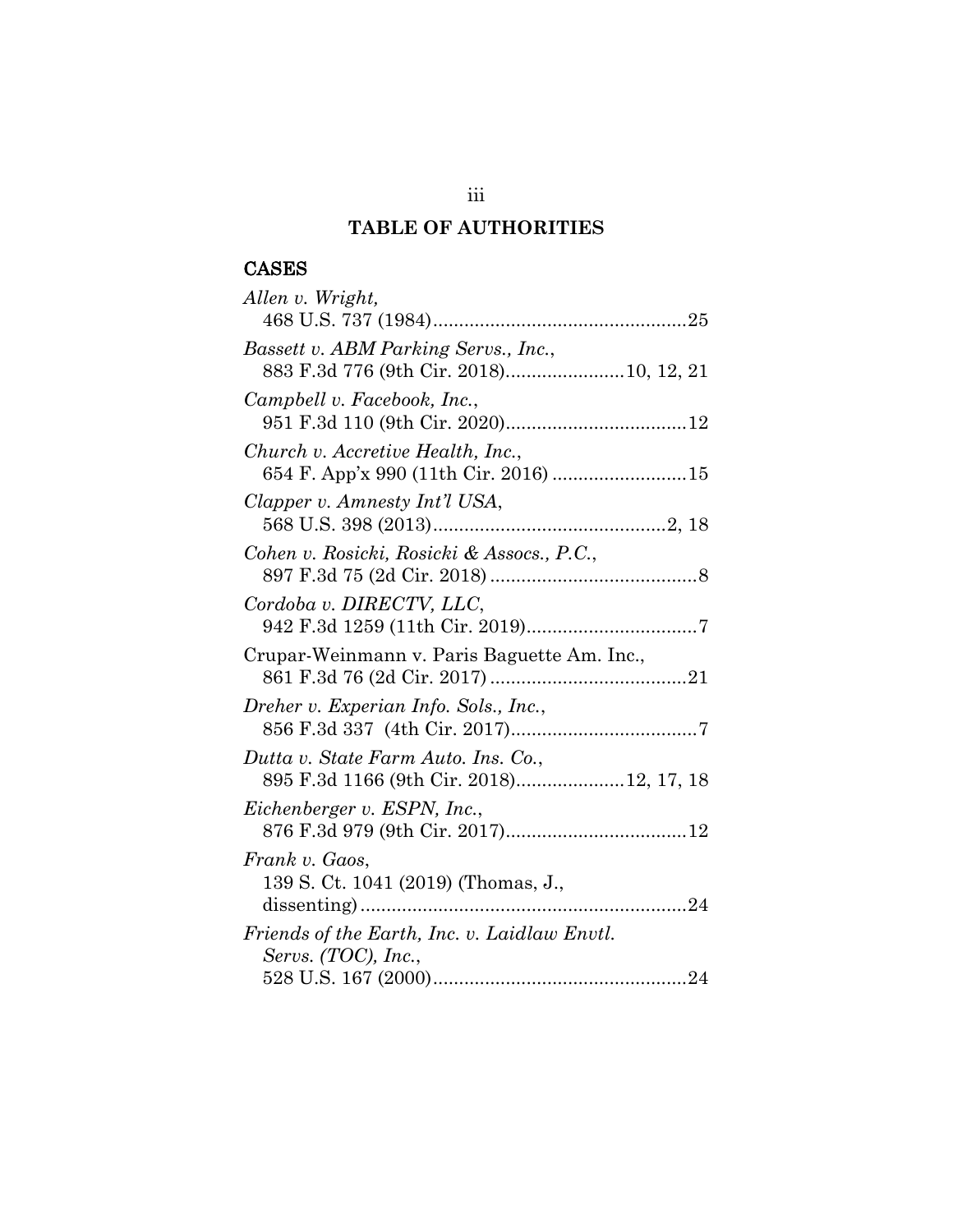| Gadelhak v. AT&T Servs.,                                                        |
|---------------------------------------------------------------------------------|
| 950 F.3d 458 (7th Cir. 2020) (Barrett, J.)11, 14                                |
| Golan v. FreeEats.com, Inc.,                                                    |
|                                                                                 |
| Huff v. TeleCheck Servs., Inc.,                                                 |
|                                                                                 |
| In re Horizon Healthcare Servs. Inc. Data                                       |
| Breach Litig.,                                                                  |
| Jeffries v. Volume Servs. Am., Inc.,                                            |
| 319 F. Supp. 3d 525 (D.C.C. 2018), rev'd and                                    |
| remanded, 928 F.3d 1059 (D.C. Cir. 2019) 23                                     |
| Jeffries v. Volume Servs. Am., Inc.,                                            |
|                                                                                 |
| Kamal v. J. Crew Grp., Inc.,                                                    |
| 918 F.3d 102 (3d Cir. 2019) 10, 22                                              |
| Katz v. Donna Karan Co., LLC,                                                   |
| Krakauer v. Dish Network, LLC,                                                  |
|                                                                                 |
| Lexmark Int'l, Inc. v. Static Control                                           |
| Components, Inc.,                                                               |
|                                                                                 |
| $Linda$ R.S. v. Richard D.,                                                     |
|                                                                                 |
| Long v. SEPTA,                                                                  |
| 903 F.3d 312 (3d Cir. 2018) 16, 17                                              |
| Lujan v. Def.'s of Wildlife,<br>504 U.S. 555 (1992) (Kennedy, J., concurring)27 |
| Lujan v. Def.'s of Wildlife,                                                    |
|                                                                                 |
|                                                                                 |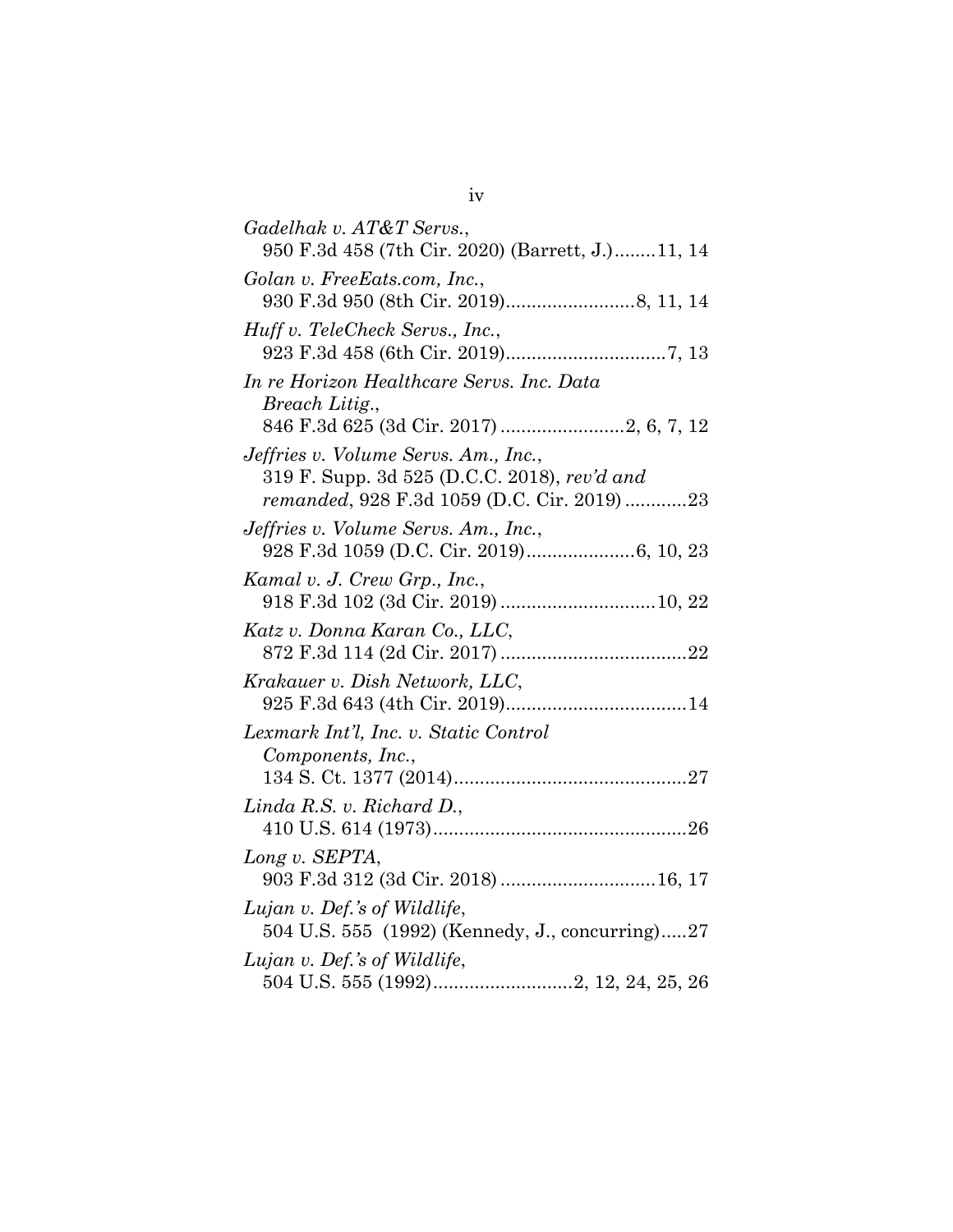| Macy v. GC Servs. Ltd. P'ship,                                                                                                        |
|---------------------------------------------------------------------------------------------------------------------------------------|
| Marbury v. Madison,                                                                                                                   |
| Maryland v. United States,                                                                                                            |
| Melito v. Experian Mktg. Sols., Inc.,                                                                                                 |
| Metro. Life Ins. Co. v. Ward,                                                                                                         |
| Meyers v. Nicolet Restaurant of De Pere, LLC,                                                                                         |
| Muransky v. Godiva Chocolatier, Inc.,<br>905 F.3d 1200, vacated, 939 F.3d 1278 (11th<br>Cir. 2019), reh'g en banc, 979 F.3d 917 (11th |
| Muransky v. Godiva Chocolatier, Inc.,<br>979 F.3d 917 (11th Cir. 2020) (en banc) 9, 10                                                |
| Noble v. Nevada Checker Cab Corp.,                                                                                                    |
| Owner-Operator Independent Drivers Ass'n, Inc.<br>v. U.S. Dep't of Transp.,                                                           |
| Robertson v. Allied Solutions, LLC,                                                                                                   |
| Salcedo v. Hanna,<br>936 F.3d 1162 (11th Cir. 2019)7, 10, 11, 13, 14, 15                                                              |
| Seminole Tribe of Florida v. Florida,                                                                                                 |
| Sierra Club v. Morton,                                                                                                                |

v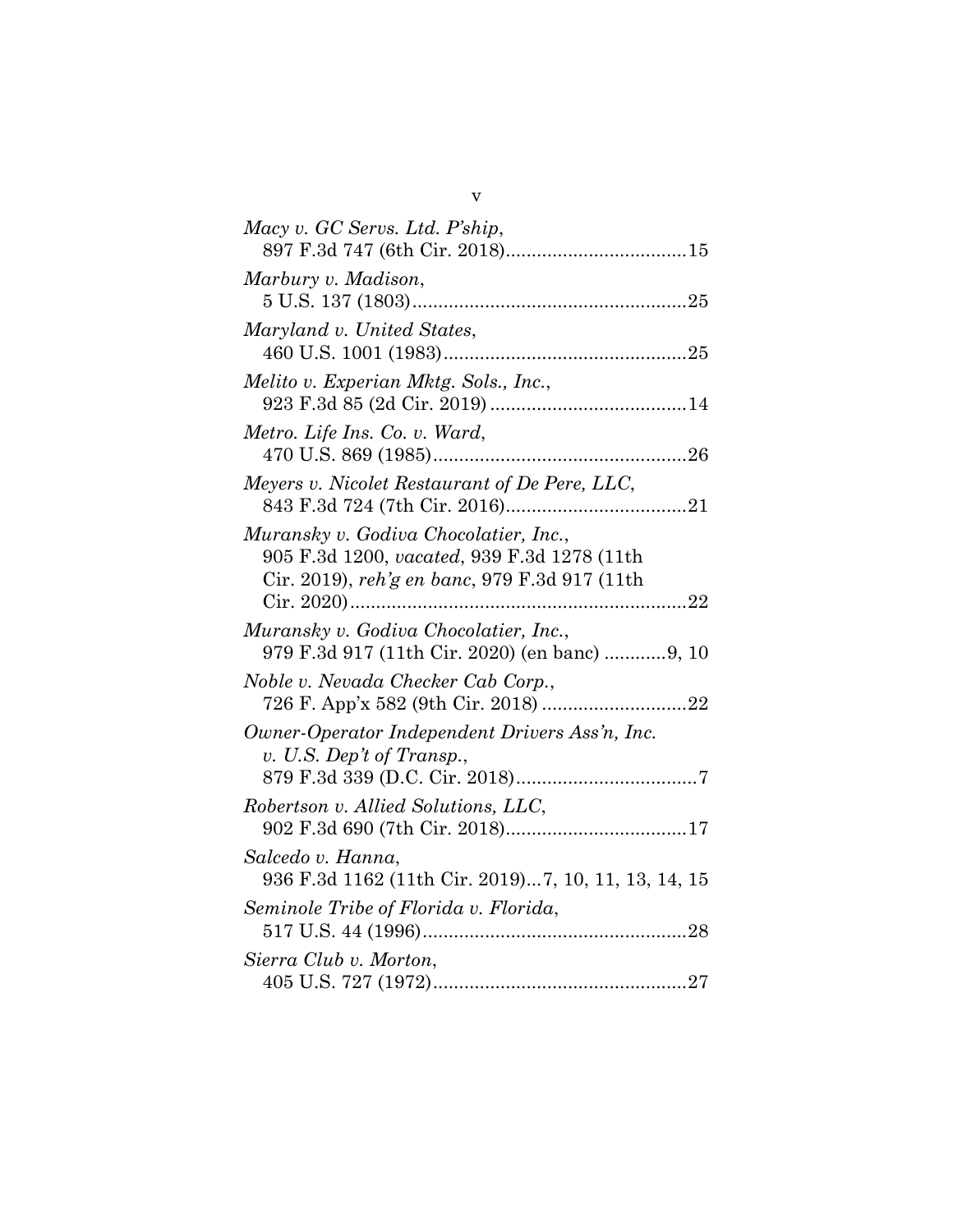| Spokeo, Inc. v. Robins,                              |
|------------------------------------------------------|
| 136 S. Ct. 1540 (2016) (Thomas, J.,                  |
|                                                      |
| Spokeo, Inc. v. Robins,                              |
| 136 S. Ct. 1540 (2016)3, 6, 8, 9, 11, 12, 18, 26, 27 |
| Strubel v. Comenity Bank,                            |
|                                                      |
| Susan B. Anthony List v. Driehaus,                   |
|                                                      |
| Susinno v. Work Out World, Inc.,                     |
|                                                      |
| Thole v. U.S. Bank N.A.,                             |
| 140 S. Ct. 1615 (2020) (Thomas, J.,                  |
|                                                      |
| Valley Forge Christian Coll. v. Americans            |
| United for Separation of Church & State, Inc.,       |
|                                                      |
| Van Patten v. Vertical Fitness Grp., LLC,            |
| 847 F.3d 1037 (9th Cir. 2017)11, 12, 14              |
| Warth v. Seldin,                                     |
|                                                      |
| Whole Woman's Health v. Hellerstedt,                 |
|                                                      |
| Williamson v. Lee Optical of Oklahoma Inc.,          |
|                                                      |
| <b>STATUTES</b>                                      |
| 15 U.S.C. § 1601 et seq4, 10, 20, 21, 22, 23         |
|                                                      |
|                                                      |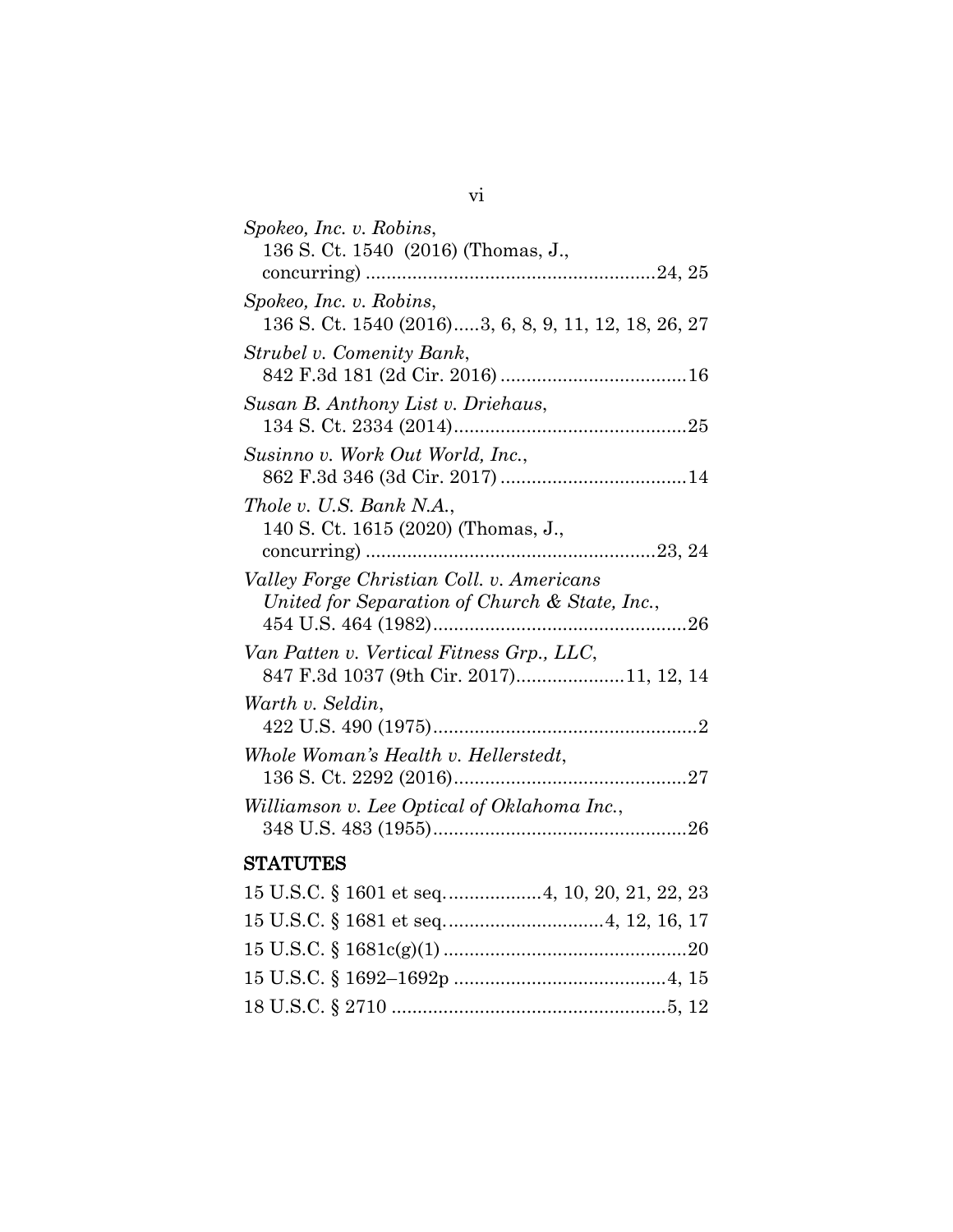| Credit and Debit Card Receipt Clarification Act<br>of 2007, Pub. L. 110-241, 122 Stat. 1565 (June |
|---------------------------------------------------------------------------------------------------|
| <b>OTHER AUTHORITIES</b>                                                                          |
| Danielle Keats Citron & Daniel J. Solove,                                                         |
|                                                                                                   |
| F. Andrew Hessick, Standing, Injury in Fact,<br>and Private Rights, 93 Cornell L. Rev. 275        |
|                                                                                                   |
| Meriam-Webster Dictionary, Concrete (2021)6                                                       |
| Meriam-Webster Dictionary, <i>Intangible</i> (2021)6                                              |
| Samuel L. Warren & Louis Brandeis, The Right                                                      |
|                                                                                                   |

| William L. Prosser, <i>Privacy</i> , 48 Cal. L. Rev. 383 |  |
|----------------------------------------------------------|--|
|                                                          |  |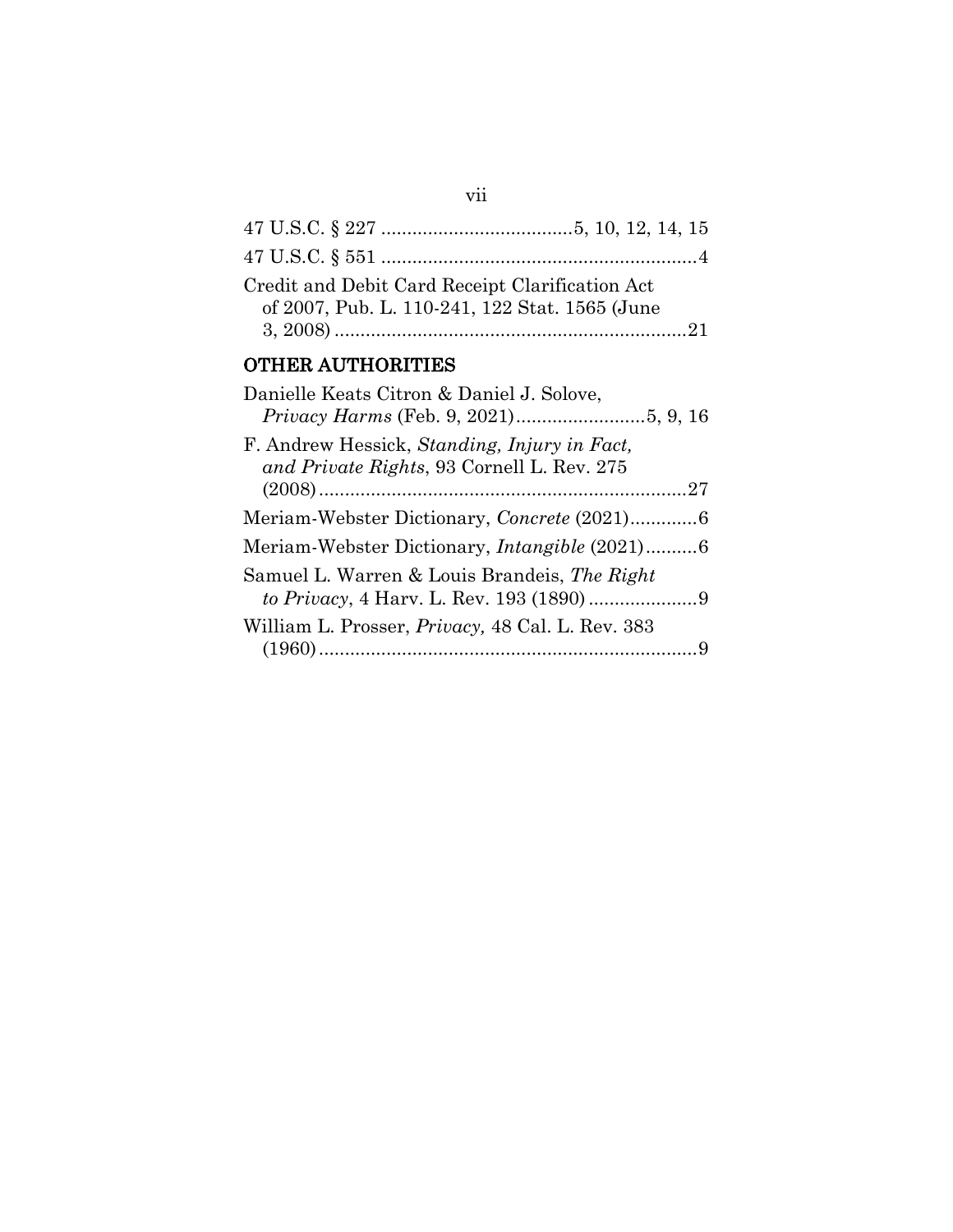#### **INTEREST OF THE** *AMICUS CURIAE*

The Electronic Privacy Information Center ("EPIC") is a public interest research center in Washington, D.C., established in 1994 to focus public attention on emerging privacy issues.<sup>1</sup>

EPIC regularly participates as *amicus* in this Court and other courts in cases concerning individuals' standing to sue for invasions of their privacy rights. *See, e.g.*, Brief for EPIC et al. as *Amici Curiae* Supporting Respondent, *Spokeo, Inc. v. Robins*, 136 S. Ct. 1540 (2016) (No. 13-1339) (arguing that violation of statutory privacy rights confers Article III standing); Brief for EPIC as *Amici Curiae* Supporting Plaintiffs-Appellees, *Patel v. Facebook, Inc.*, 923 F.3d 1264 (9th Cir. 2019) (arguing that violations of the Illinois Biometric Information Privacy Act confer standing); Letter Brief for EPIC as *Amici Curiae*, *Eichenberger v. ESPN, Inc.*, 876 F.3d 979 (9th Cir. 2017) (arguing that violations of the Video Privacy Protection Act confer standing); Brief for EPIC as *Amicus Curiae* Supporting Plaintiff-Appellant, *Gubala v. Time Warner Cable, Inc.*, 846 F.3d 909 (7th Cir. 2017) (arguing that violations of the Cable Communications Policy Act confer standing); Brief of *Amicus Curiae* for EPIC Supporting Appellants, *Attias v. CareFirst, Inc.*, 865 F.3d 620 (D.C. Cir. 2017) (arguing that violations of statutory or common law rights confer standing without requiring additional consequential harm); Brief for EPIC as *Amicus Curiae* Supporting Plaintiffs-Appellants/Cross-

<sup>&</sup>lt;sup>1</sup> Both parties consent to the filing of this brief. In accordance with Rule 37.6, the undersigned states that no monetary contributions were made for the preparation or submission of this brief, and this brief was not authored, in whole or in part, by counsel for a party.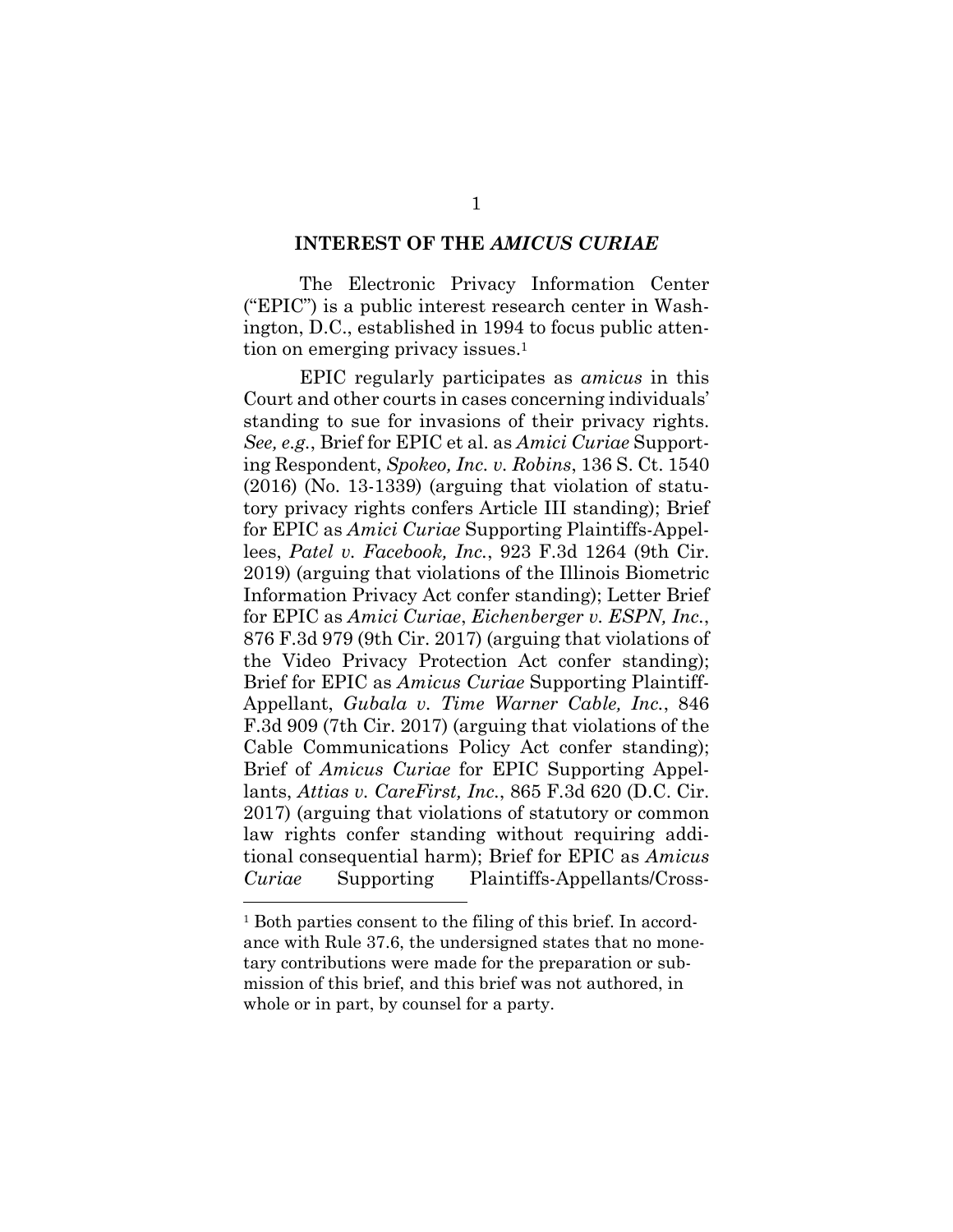Appellees, *In re SuperValu, Inc. Customer Data Sec. Breach Litig.*, 870 F.3d 763 (8th Cir. 2017) (same); Brief for EPIC as *Amicus Curiae* Supporting Petitioner/Plaintiff, *Rosenbach v. Six Flags Entm't Corp.*, 129 N.E.3d 654 (Ill. 2019) (arguing an "aggrieved party" under BIPA is any individual who suffers a statutory violation). EPIC has also directly experienced the impact of Spokeo as a litigant when the D.C. Circuit twice applied it to limit the scope of informational standing. *See EPIC v. Presidential Advisory Comm'n on Election Integrity*, 878 F.3d 371, 401–02 (D.C. Cir. 2017); *EPIC v. Dep't of Commerce*, 928 F.3d 95, 103– 04 (D.C. Cir. 2019).

#### **SUMMARY OF THE ARGUMENT**

This Court developed standing doctrine "to prevent the judicial process from being used to usurp the powers of the political branches." *Clapper v. Amnesty Int'l USA*, 568 U.S. 398, 408 (2013). Standing is meant to ensure a plaintiff has "such a personal stake in the outcome of the controversy as to warrant his invocation of federal-court jurisdiction." *Warth v. Seldin*, 422 U.S. 490, 498 (1975) (internal quotation marks omitted). Whether a plaintiff has a personal stake depends in part on their ability to show they have suffered an injury-in-fact, or the "invasion of a legally protected interest." *Lujan v. Def.'s of Wildlife*, 504 U.S. 555 (1992).

But standing was never meant to be a complicated inquiry or a substantial barrier to the vindication of legal rights. Standing is the bare minimum that is required for a court to exercise its jurisdiction. "[T]he injury-in-fact element is not Mount Everest." *In re Horizon Healthcare Servs. Inc. Data Breach Litig*., 846 F.3d 625, 633 (3d Cir. 2017). Any alleged invasion of a legally protected interest should give rise to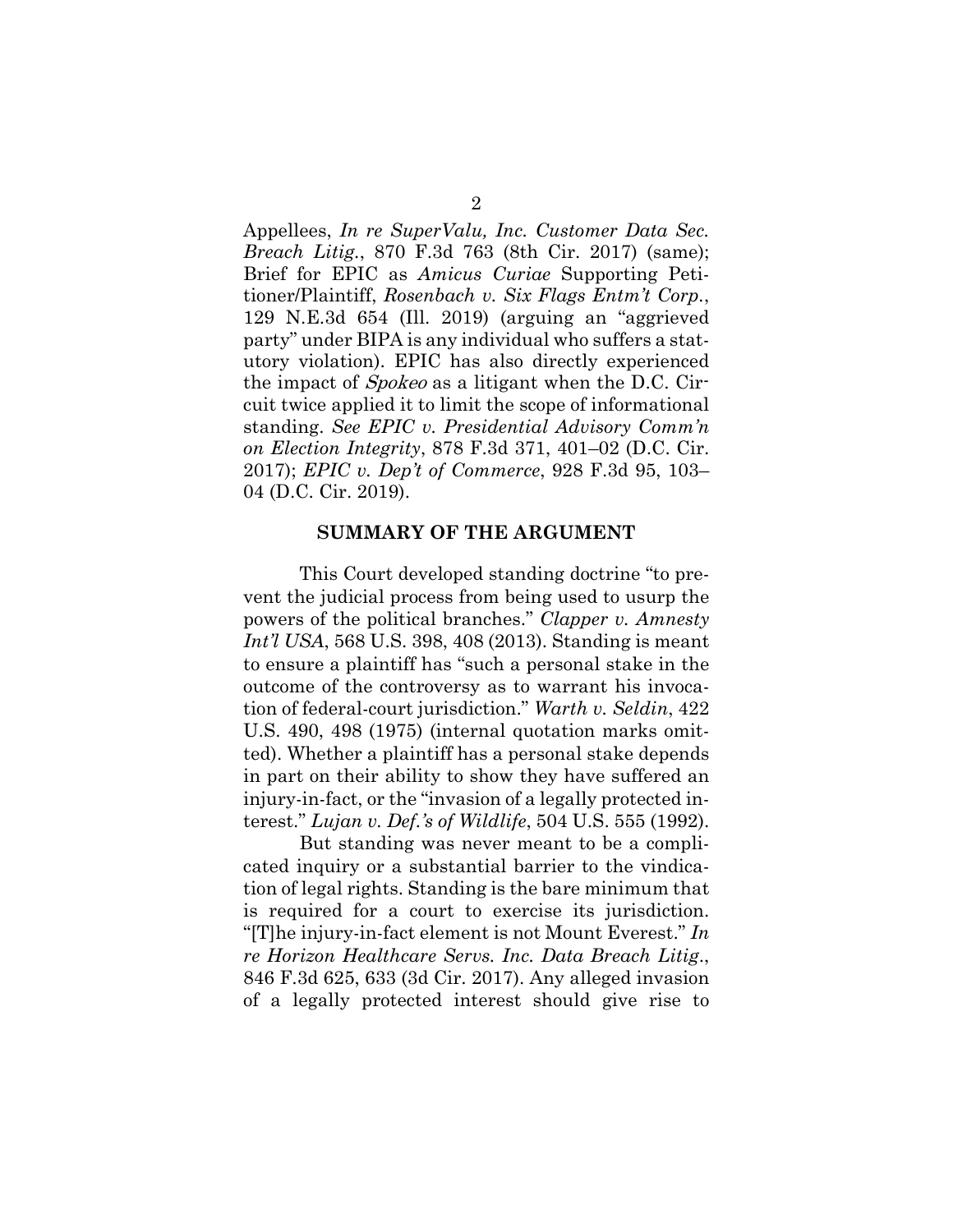standing absent special constitutional concerns in limited cases that warrant closer scrutiny. Absent some constitutional infirmity, it is not the business of courts to tell Congress which rights are enforceable, and which are not.

Legislatures have a long history of protecting privacy by establishing new legally protected interests and making those rights enforceable through civil actions. Yet, in recent years, courts have increasingly stepped outside of their judicial role and passed judgment on the enforceability of statutory privacy rights. Specifically, some courts in data protection cases have found that plaintiffs can only satisfy the case and controversy requirement of Article III if they prove that they suffered pecuniary or other tangible harm as a result of a violation of their legally protected interest. But many privacy laws provide for liquidated damages precisely because damages are not easy to measure. Courts that require proof of consequential harm are usurping the legislative role and rewriting these privacy laws.

The Court in *Spokeo, Inc. v. Robins*, 136 S. Ct. 1540, 1547 (2016), attempted to clarify how the standing test should apply in privacy cases, but the decision has actually created more confusion. Courts applying *Spokeo* now routinely overstep their judicial role. The Court's explanation of what constitutes a "concrete" injury has not provided legal clarity and has led to an increased reliance on analysis of legislative history, purpose, and common law context that has turned a question of constitutional jurisdiction into a subjective guessing game.

This case provides an opportunity to clarify this Court's standing precedents and help steer the lower courts closer to a consistent standing analysis based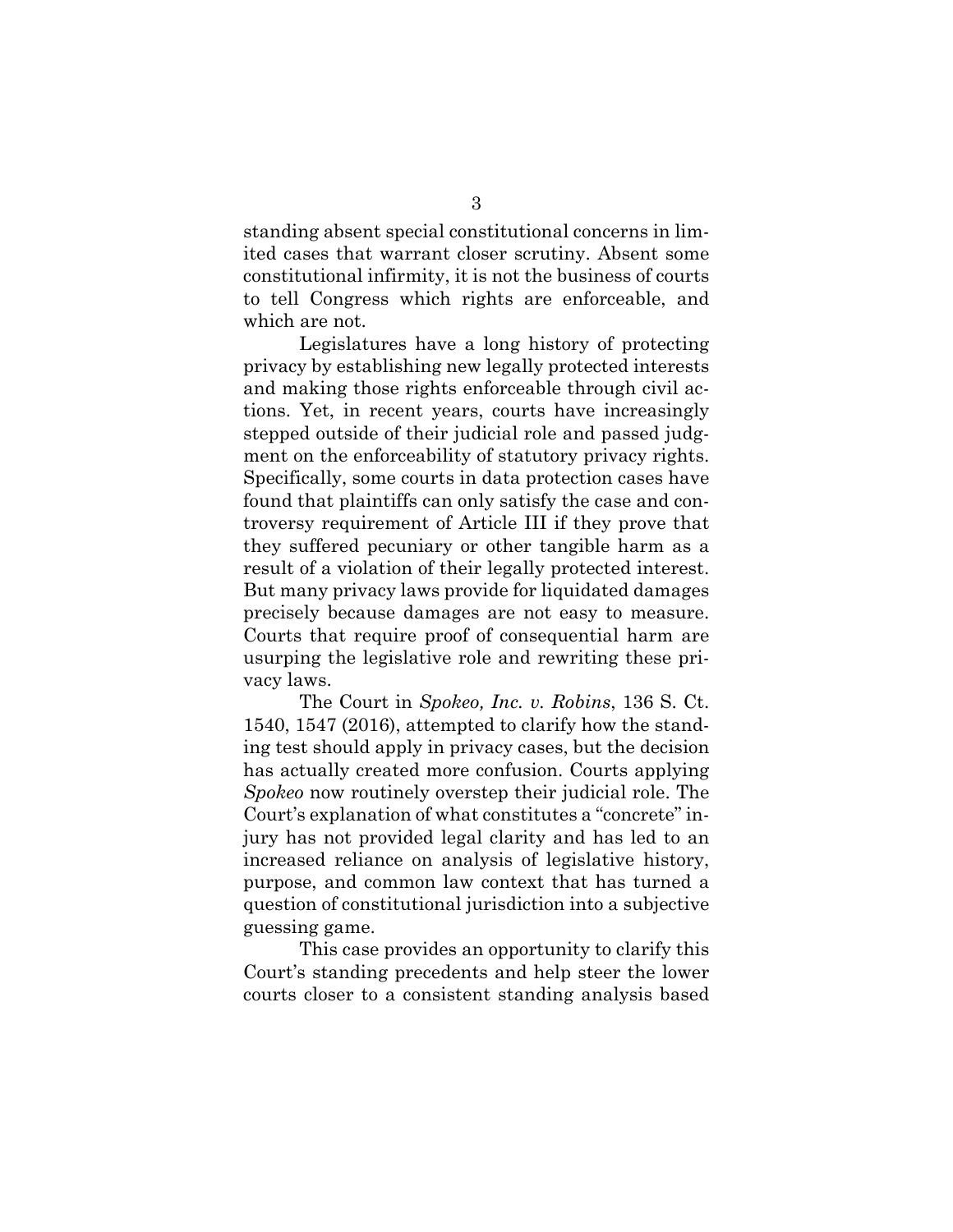on the text of the statutes at issue. This Court should hold that individuals who sue to vindicate their private rights necessarily satisfy the requirements of Article III. This much simpler rule would provide more certainty to litigants and courts and is consistent with Article III. The status quo is unworkable and puts courts in the improper role of second-guessing legislative judgments rather than ruling on the underlying cases and controversies presented by litigants. If the purpose of the standing doctrine is to *avoid* separation of powers concerns, then the Court should jettison the *Spokeo* test and make clear that Article III gives federal courts jurisdiction to adjudicate all private rights disputes.

#### **ARGUMENT**

## **I. The** *Spokeo* **decision has led to incoherent, conflicting, and unpredictable outcomes as lower courts have struggled to apply the concreteness test.**

Federal and state legislatures have the power to create new rights for individuals and to allow individuals to enforce their rights through private rights of action. Congress has frequently used its authority to create enforceable privacy rights for individuals and to impose corresponding obligations on those entrusted with their information. Various privacy rights are enshrined in the Fair and Accurate Credit Transactions Act (FACTA), 15 U.S.C. § 1601 et seq., Fair Credit Reporting Act (FCRA), 15 U.S.C. § 1681 et seq., Fair Debt Collection Practices Act (FDCPA), 15 U.S.C. § 1692– 1692p, Cable Communications Policy Act (Cable CPA), 47 U.S.C. § 551, Video Privacy Protection Act (VPPA),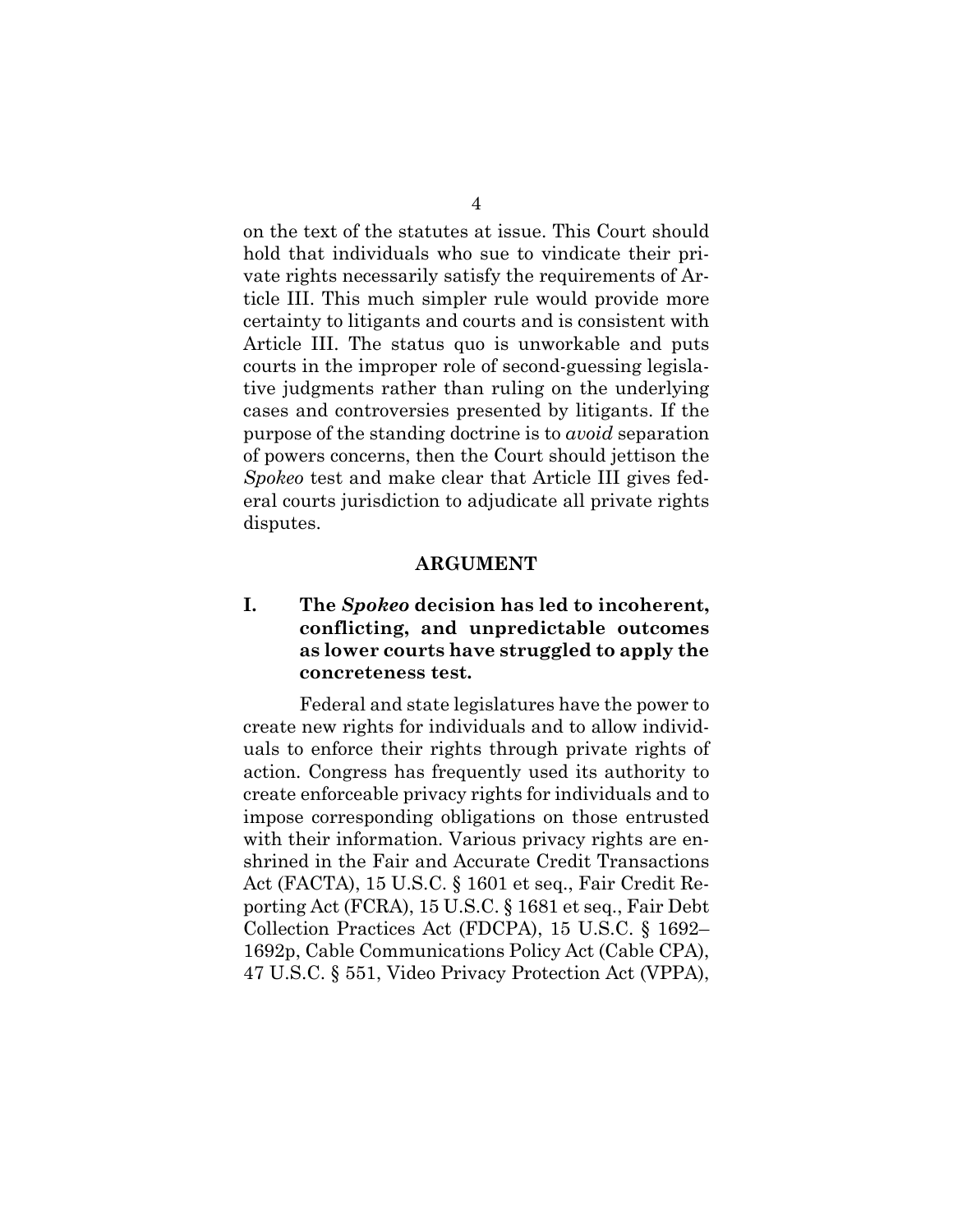18 U.S.C. § 2710, Telephone Consumer Protection Act (TCPA), 47 U.S.C. § 227, and other laws.

Privacy rights and their corresponding obligations are only effective if they are enforceable. But enforcement through civil litigation is not possible if courts refuse to exercise jurisdiction. And recent standing cases have created a "contradictory mess" of decisions attempting to measure the "concreteness" of nearly every privacy injury. Danielle Keats Citron & Daniel J. Solove, *Privacy Harms* 1, 10 (Feb. 9, 2021).<sup>2</sup> The Court's proclamation in *Spokeo* that "history and the judgement of Congress" can help courts identify "concrete" but "intangible" injuries has not proven to be clear guidance to lower courts. Indeed, *Spokeo* has been interpreted by many courts as a directive to ignore the privacy rights enshrined in the plain language of statutes and instead to speculate about legislative intent, potential risk of downstream harm, and ill-fitting common law analogs. Well-pled claims of privacy violations are dismissed based on judicial secondguessing of legislative determinations about the risk of harm. And judicial speculation has led to contradictory and absurd results. Following *Spokeo,* there is no coherent theory of privacy injuries in the federal courts. *See generally* Citron & Solove, *supra*.

<sup>2</sup> https://ssrn.com/abstract=3782222.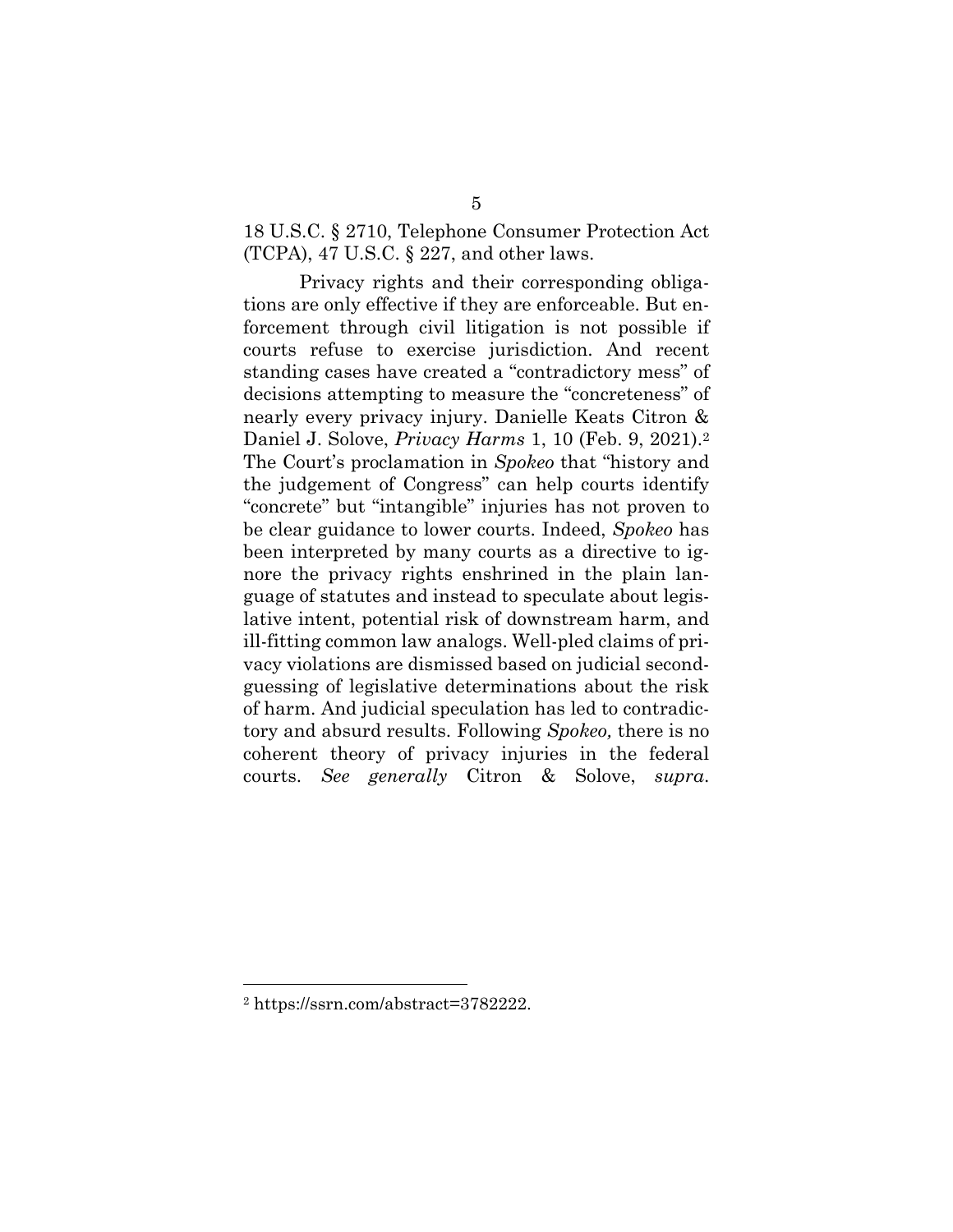### **A. Courts have made up ad hoc tests to determine whether "intangible injuries" are concrete, and they ultimately fall back on a limited set of traditional injuries.**

Privacy is not tangible, and privacy statutes necessarily address *intangible* injuries. The Court in *Spokeo* emphasized that even intangible injuries can be sufficiently "concrete" to confer Article III standing. 136 S. Ct. at 1543. But drawing the line to identify *which* intangible injuries are sufficiently concrete has baffled courts and led to absurd results.

Notwithstanding the Court's pronouncement that "concrete" need not be synonymous with "tangible," *Spokeo*, 136 S. Ct. at 1543, there is no clear way to disentangle the two concepts. An injury that is both "concrete" and "intangible" is an "obvious linguistic contradiction." *In re Horizon Healthcare Servs. Inc. Data Breach Litig.*, 846 F.3d 625, 637 (3d Cir. 2017). Indeed, dictionaries use "tangible" to define "concrete." Meriam-Webster Dictionary, *Concrete* (2021).3 The other terms used in *Spokeo* to define a concrete injury are also of little aid in identifying concrete intangible injuries. For instance, the Court states that a concrete injury is "not abstract,"—yet "an abstract quality or attribute" is part of the definition of "intangible." Meriam-Webster Dictionary, *Intangible* (2021).4 As the D.C. Circuit has observed, "[t]he line between a concrete and an abstract risk is, understandably, hard to draw." *Jeffries v. Volume Servs. Am., Inc.*, 928 F.3d 1059, 1065 (D.C. Cir. 2019). The Sixth Circuit recently

<sup>3</sup> https://www.merriam-webster.com/dictionary/concrete.

<sup>4</sup> https://www.merriam-webster.com/dictionary/intangible.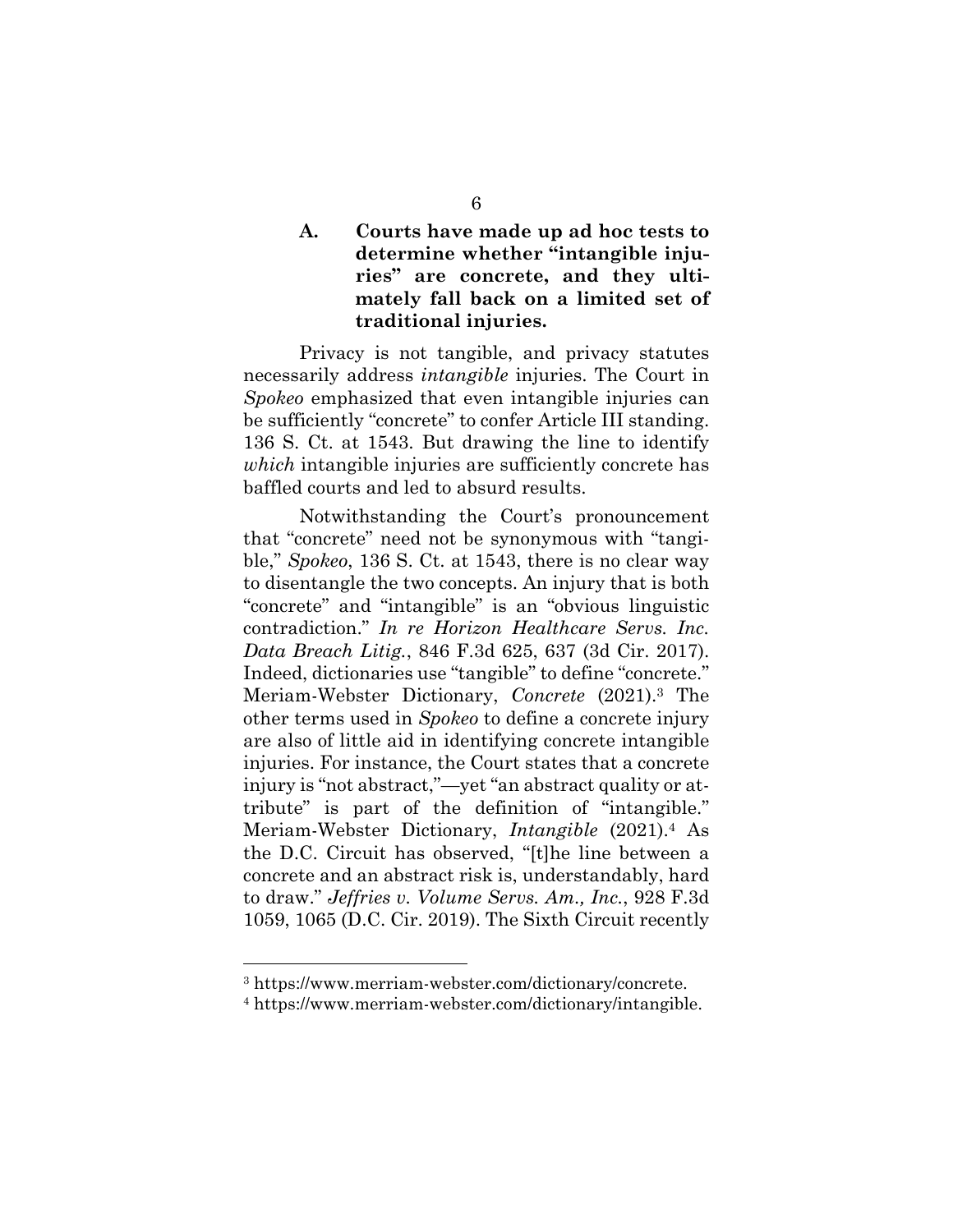noted that the "Maginot Line comes to mind as a metaphor for our efforts." *Huff v. TeleCheck Servs., Inc.*, 923 F.3d 458, 464 (6th Cir. 2019).

Courts have, understandably, struggled with this linguistic confusion. When confronted with an intangible injury, some courts have tried to measure its tangibility, usually by focusing on downstream consequences of the violation. This focus on downstream consequences has led to arbitrary results, as well as inter- and intra-circuit conflicts. For example, the Eleventh Circuit has held that the "brief, inconsequential annoyance" caused by the receipt of a single text message is "[a]nnoying, perhaps, but not a basis for invoking the jurisdiction of federal courts." *Salcedo v. Hanna*, 936 F.3d 1162, 1172 (11th Cir. 2019). But a different Eleventh Circuit panel held that receipt of two unsolicited calls was a sufficient basis for standing. *Cordoba v. DIRECTV, LLC*, 942 F.3d 1259, 1270 (11th Cir. 2019). The Fourth Circuit has said that "nebulous frustration" is not enough to be a concrete injury. *Dreher v. Experian Info. Sols., Inc.*, 856 F.3d 337, 346 (4th Cir. 2017). The Third Circuit only requires "some specific, identifiable trifle of injury," which is a lower bar but still invokes the language of measurement. *In re Horizon*, 846 F.3d at 633. In analyzing whether the violation of a right to an accurate record was an injury that "actually exists," the D.C. Circuit asked (and answered in the negative) "if inaccurate information falls into a government database, does it make a sound?" *Owner-Operator Independent Drivers Ass'n, Inc. v. U.S. Dep't of Transp.*, 879 F.3d 339, 344 (D.C. Cir. 2018).

Other courts have rejected any attempt to measure the consequential harm resulting from a violation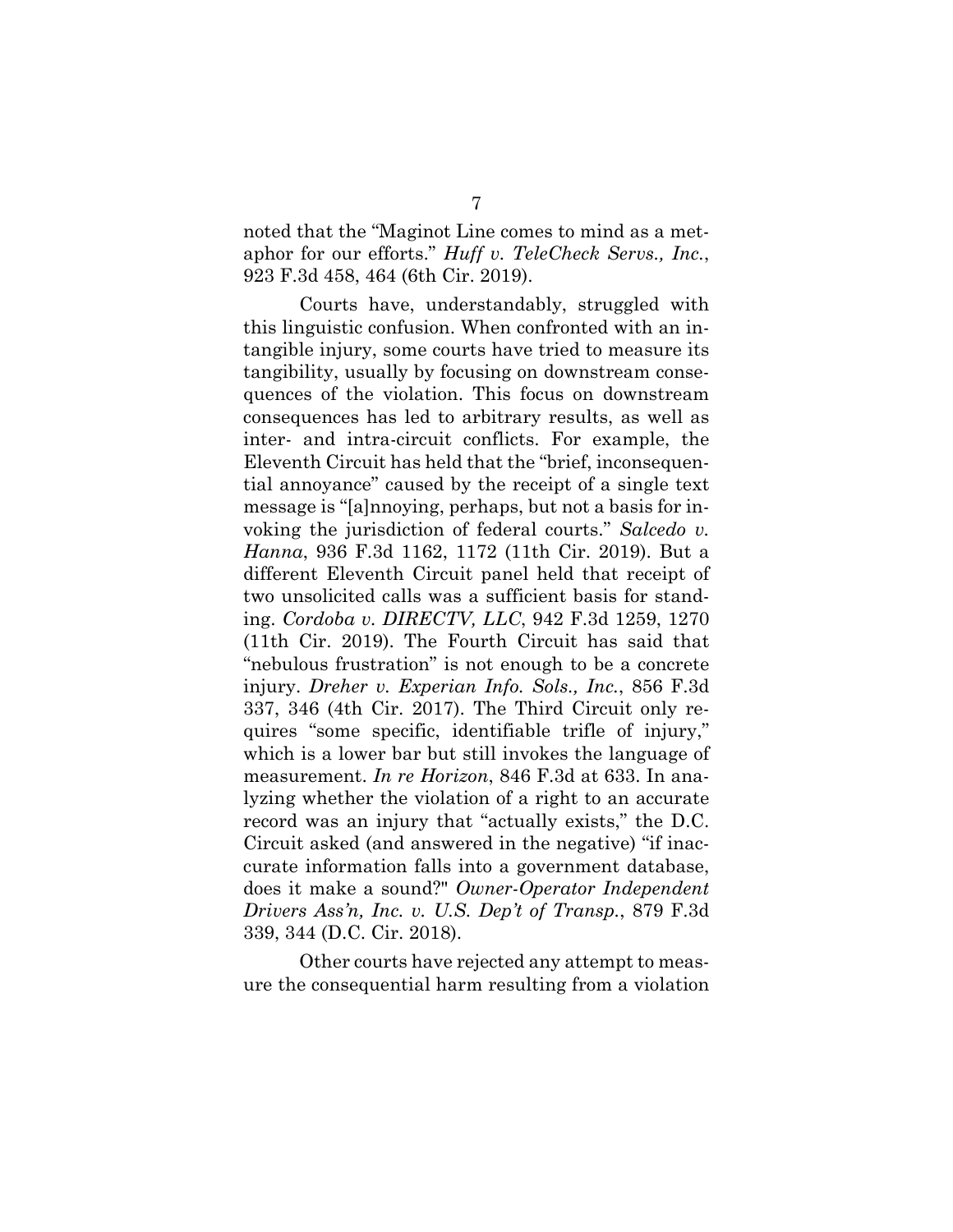of a legally protected privacy interest. The Eighth Circuit has said that "it does not matter that the harm [from an unsolicited call] was minimal; in the standing analysis, we consider the type of the harm, not its extent." *Golan v. FreeEats.com, Inc.*, 930 F.3d 950, 959 (8th Cir. 2019). The Second Circuit has also rejected arguments that an injury was "too trivial" to be concrete by stating that the degree of consequential harm "goes to the materiality" of the case and is not "part of our standing analysis." *Cohen v. Rosicki, Rosicki & Assocs., P.C.*, 897 F.3d 75, 82 n.6 (2d Cir. 2018).

Because courts do not know what a concrete intangible injury is, they often have difficulty recognizing its characteristics in the "history and the judgment of Congress." 136 S. Ct. at 1543. Indeed, most courts have refused to recognize new, intangible injures as concrete without direct historical analogues or proof of consequential harm (such as lost time, lost money, damage to credit, identity theft, withholding of information, or disclosure of information to a third party).

The confusion over how to recognize a concrete intangible privacy injury has thus led some courts to shift the goalposts for concreteness away from the violation of the data protection right and toward a consequential harm standard. That is precisely what the petitioner in this case is asking the Court to do, and it has no basis in Article III.

### **B. Courts disagree about the scope and applicability of historical and common law analysis under** *Spokeo***.**

There is a long tradition of both courts and legislatures recognizing and protecting different dimensions of privacy as society and technology have evolved. But that history has nothing to do with the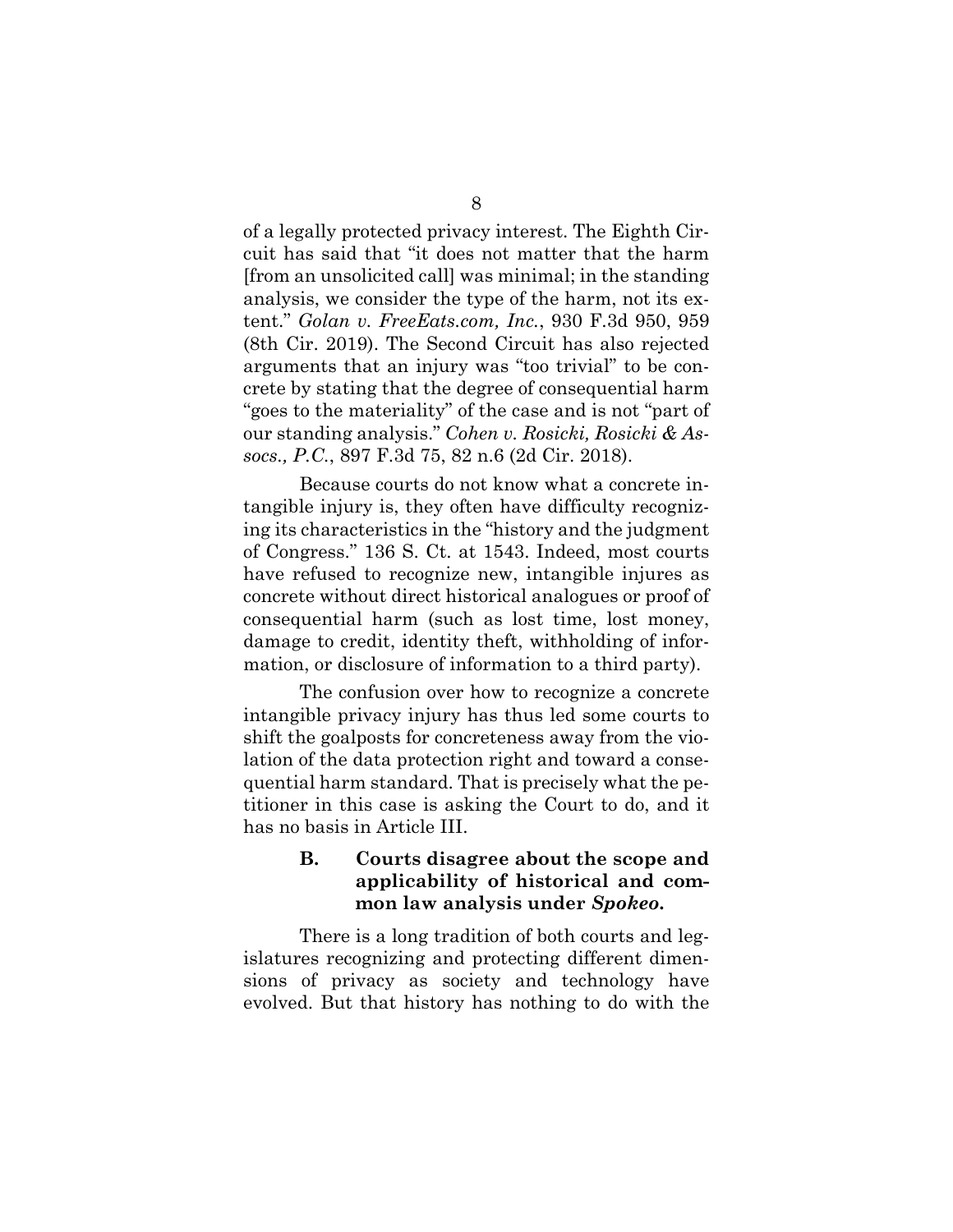scope of federal court jurisdiction under Article III. Yet the Court in *Spokeo* noted that a "close relationship to a harm that has traditionally been regarded as providing a basis for a lawsuit in English or American courts" is "instructive" as to whether the violation of a statutory right results in a concrete injury. 136 S. Ct. at 1549. This emphasis on history and tradition has caused a great deal of confusion among the lower courts, especially because historical "privacy torts have little application to contemporary privacy issues." Citron & Solove, *supra*, at 13. Indeed, the Eleventh Circuit sitting en banc has observed that *Spokeo*'s historical analysis test leads to litigants "hammering square causes of action into round torts." *Muransky v. Godiva Chocolatier, Inc.*, 979 F.3d 917, 931 (11th Cir. 2020) (en banc).

The privacy torts were developed in state and common law after Warren and Brandeis's influential article describing the need to establish new privacy rights to protect against intrusions caused by the emerging mass media industry and technological inventions like the camera. Samuel L. Warren & Louis Brandeis, *The Right to Privacy*, 4 Harv. L. Rev. 193 (1890). After the privacy torts were formally catalogued by William Prosser in 1960, William L. Prosser, *Privacy,* 48 Cal. L. Rev. 383, 389 (1960), courts have applied their elements as set out in the Restatement (or equivalent state law). But these privacy torts have not been sufficient to address most modern data protection concerns. Citron & Solove, *supra*, at 13. Modern privacy statutes are necessary *precisely because* privacy torts alone are not sufficient to protect individual privacy interests in the Cyber Age. So it is entirely backwards for courts to limit the enforcement of new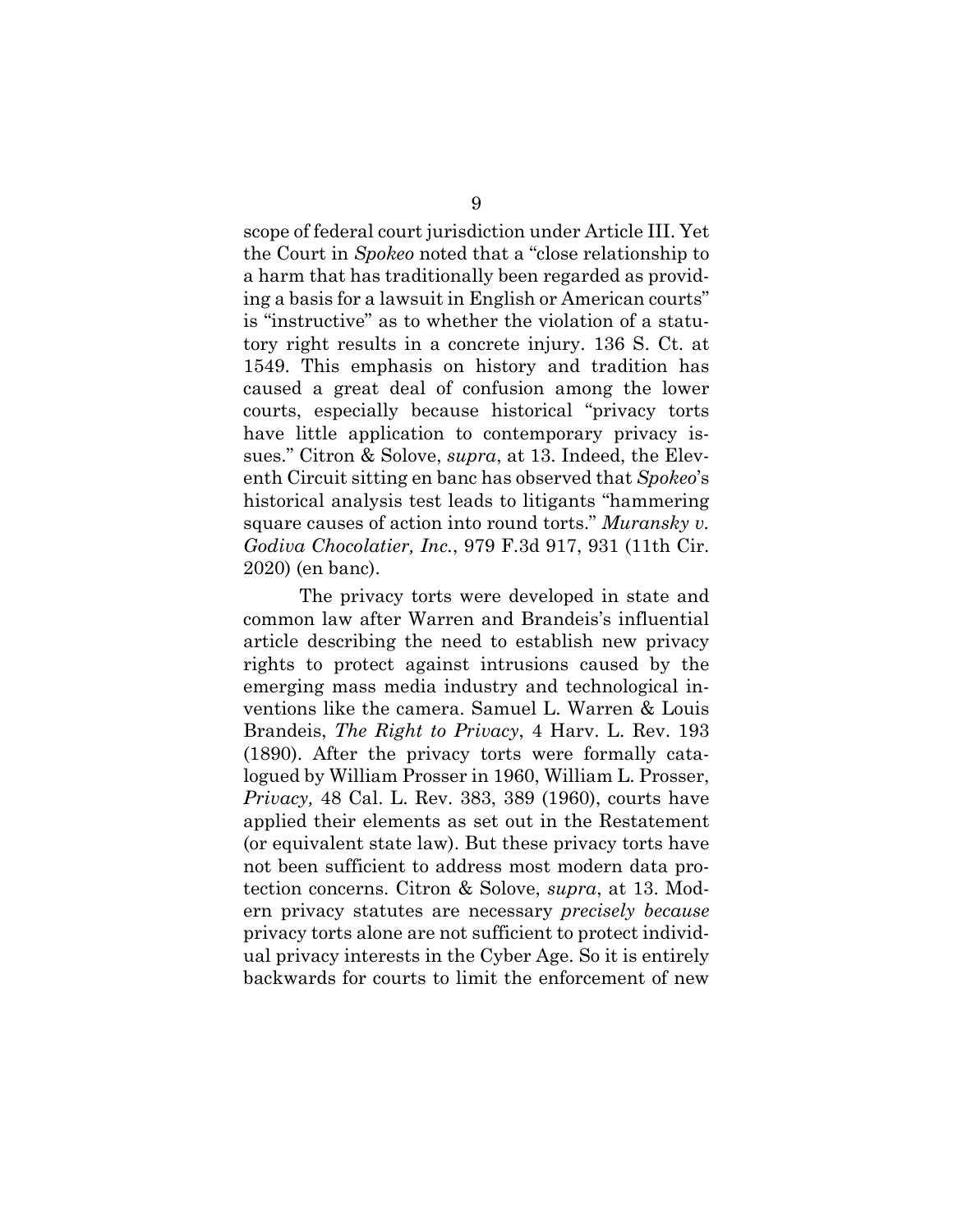statutory privacy rights based on their departure from historical privacy torts.

Given the gap between historical privacy torts and modern privacy rights, and the vagueness of the phrase "close relationship," it is little surprise that lower court decisions applying *Spokeo* are inconsistent and unpredictable. For example, the Eleventh Circuit, sitting en banc, proclaimed that the fit between a common law analog and a statutory injury "need not be perfect," yet rejected an analogy between the tort of breach of confidence and improper disclosure of information on a receipt in violation of FACTA because it found two of the elements of the tort—disclosure to a third party and a confidential relationship—were absent. *Muransky*, 979 F.3d at 932. The Third and Ninth Circuits have come to the same conclusion. *Kamal v. J. Crew Grp., Inc.*, 918 F.3d 102, 106, 112–18 (3d Cir. 2019); *Bassett v. ABM Parking Servs., Inc.*, 883 F.3d 776, 780 (9th Cir. 2018). But the D.C. Circuit disagreed when it held that FACTA "establishes a similar relationship of trust between consumer and merchant" as the common law tort. *Jeffries v. Volume Servs. Am., Inc.*, 928 F.3d 1059, 1064 (D.C. Cir. 2019). The D.C. Circuit also concluded that FACTA protects against the *risk* of third-party disclosure and that Congress exercised its power to elevate the risk of harm to a concrete injury in its own right. *Id.* at 1065.

Another panel of the Eleventh Circuit has more explicitly required that every element of a common law cause of action must be present for an intangible privacy claim to have a "close relationship" to a historical injury. *Salcedo*, 936 F.3d at 1171–72. In *Salcedo*, the Eleventh Circuit rejected an analogy between the receipt of a single text message in violation of the TCPA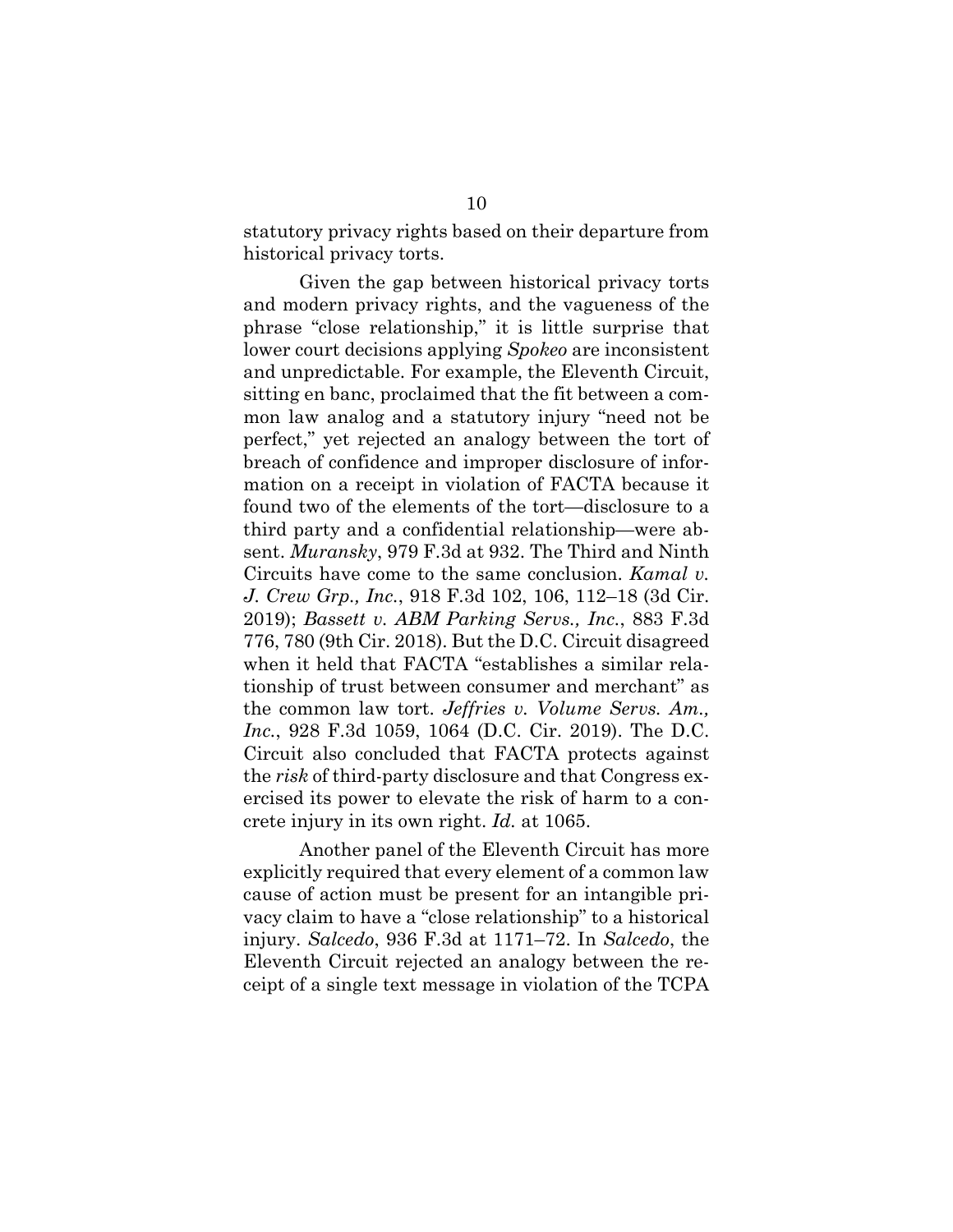and the tort of intrusion upon seclusion because the violation fell short of the degree of harm required at common law. *Id.* at 1171. Other circuits have come out the other way. The Seventh Circuit, for example, found that *Spokeo* required "a 'close relationship' in kind, not degree" to a common law analog. *Gadelhak v. AT&T Servs.*, 950 F.3d 458, 462 (7th Cir. 2020) (Barrett, J.). The Eleventh Circuit also rejected an analogy between the nuisance of an unsolicited text message and the tort of nuisance because there was "no invasion of any interest in real property here." *Salcedo*, 936 F.3d at 1171. Other circuits have found the relationship between the two types of nuisance sufficient. *Golan*, 930 F.3d at 959; *Van Patten v. Vertical Fitness Grp., LLC*, 847 F.3d 1037, 1043 (9th Cir. 2017).

History has not aided courts in identifying new privacy injuries. Legislatures enact most privacy laws precisely because existing common law rights are inadequate to protect against new dangers caused by modern technologies. The Court's second suggestion, to look to "the judgment of Congress," has also failed to clarify the line between concrete and not-concrete intangible injuries and has instead invited lower courts to engage in conflicting and arbitrary legislative history analyses. 136 S. Ct. at 1543.

## **C. Courts applying** *Spokeo* **focus on legislative intent to the detriment of plain text, leading to absurd results.**

Most modern privacy injuries do not have a clear common law analog, which is why legislatures have had to pass new statutes to protect personal data. The Court in *Spokeo* recognized that Congress has the power to "elevate to the status of legally cognizable injuries concrete, *de facto* injuries that were previously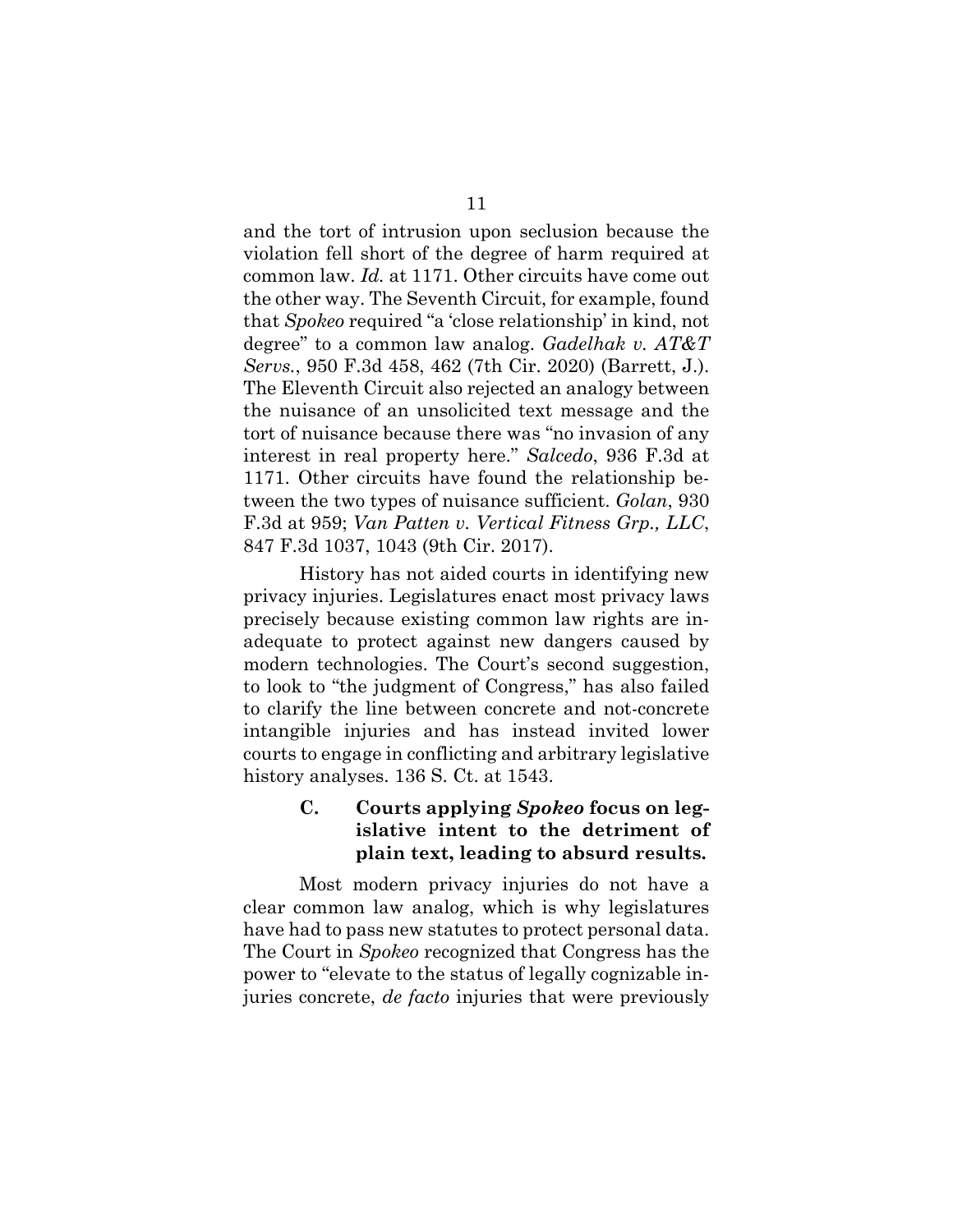inadequate in law." 136 S. Ct. at 1549 (quoting *Lujan v. Def.'s of Wildlife*, 504 U.S. 555, 578 (1992)). But the Court also suggested that not *all* violations of statutory rights are *concrete* injuries. The Court postulated that some "bare procedural violation[s]" of statutes would not, on their own, result in injury absent a showing of consequential harm. *Id.* Yet, the *Spokeo* decision does provide any guidance to help courts recognize a bare procedural violation or decide when a plaintiff must allege consequential harm.

Courts attempting to apply these standards without clear guidance have, predictably, generated conflicting and indeterminate results. The Third Circuit has admitted that its own "pronouncements in this area have not been entirely consistent." *In re Horizon*, 846 F.3d at 635. The Ninth Circuit has classified rights as substantive or procedural, and then analyzed whether a procedural right protects a substantive (read: concrete) interest. *See, e.g.*, *Eichenberger v. ESPN, Inc.*, 876 F.3d 979, 983–84 (9th Cir. 2017) (classifying the VPPA's protection of individuals' privacy interest as substantive); *Van Patten*, 847 F.3d at 1043 ("[TCPA] establishes the substantive right to be free from certain types of phone calls and texts absent consumer consent."); *Campbell v. Facebook, Inc.*, 951 F.3d 1106, 1117 (9th Cir. 2020) ("[Electronic Communications Privacy Act] codifies a context-specific extension of the *substantive* right to privacy."); *Bassett v. ABM Parking Servs., Inc.*, 883 F.3d 776, 782 (9th Cir. 2018) ("To the extent the FCRA arguably creates a 'substantive right,' it rests on nondisclosure of a consumer's private financial information to identity thieves."); *Dutta v. State Farm Auto. Ins. Co.*, 895 F.3d 1166, 1174 n.5 (9th Cir. 2018) ("Though Dutta characterizes the FCRA violation as a substantive one, we conclude that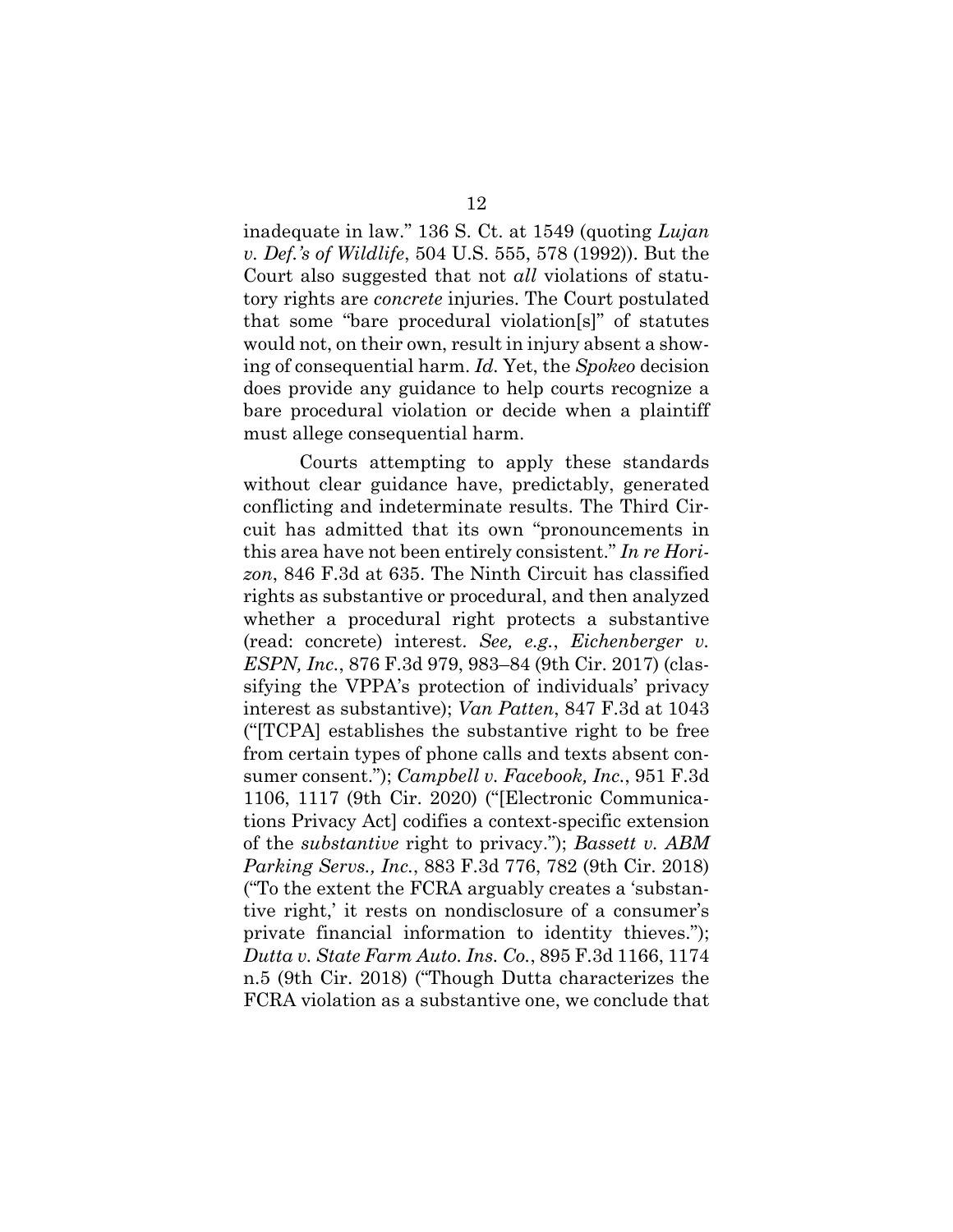Dutta plausibly alleges only the violation of procedural rights"). No other court has systematically classified rights along substantive and procedural lines. One panel of the Sixth Circuit has held that Congress must make explicit findings about a new injury to explain how it is concrete, otherwise consequential harm must be plead to establish standing. *Huff*, 923 F.3d at 466– 67. Other courts do not have such a strict requirement.

Many courts have interpreted *Spokeo* to require that they analyze statutory injuries based not on the language of the statute itself but instead on the underlying interests at stake. Even courts that would not otherwise use legislative history for statutory construction on the merits have interpreted this part of the *Spokeo* decision to require an analysis of legislative intent and history as part of the standing inquiry. *See Salcedo*, 936 F.3d at 1169 ("We are not suggesting that legislative history should play a role in statutory interpretation. [The plaintiff's] allegation is undisputedly a violation of the [TCPA] as interpreted by the FCC. Nonetheless, because the Supreme Court has instructed us to consider 'the judgment of Congress' in assessing Article III standing, we will consider the congressionally enacted findings as informative of that judgment.").

But courts are not consistent in the way they analyze or use legislative history and purpose in their rulings on standing. Some courts only analyze legislative intent to determine whether a provision *in general* protects a concrete interest; others use legislative history to impose a requirement that the individual litigant demonstrate how the violation of their right harmed them or caused a risk of harm, even when such an individualized showing is not an element of the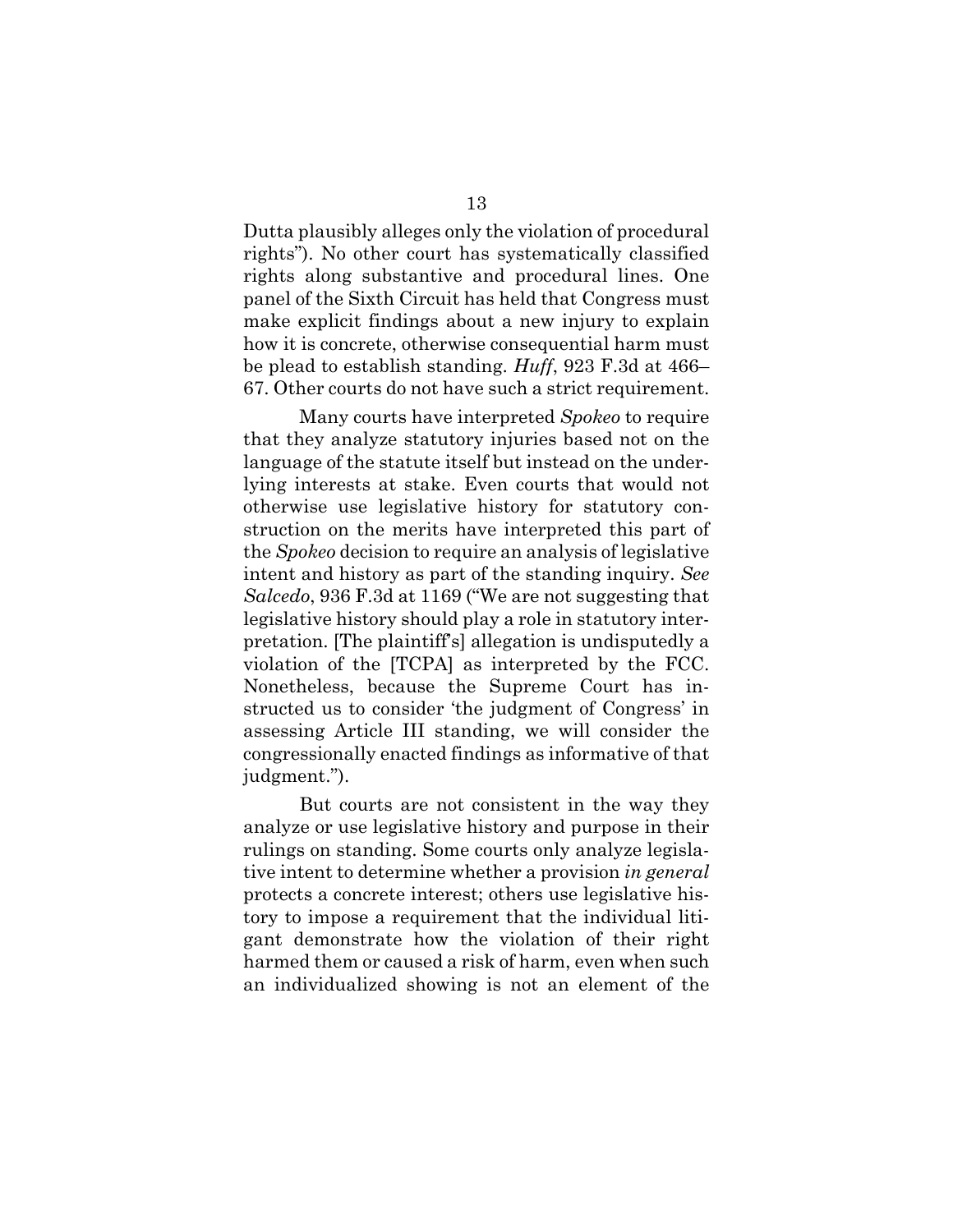cause of action and is antithetical to the remedial framework. Perversely, *Spokeo*'s instruction to look to "the judgment of Congress" has been interpreted by these courts to license second-guessing of legislative policy choices.

A review of standing decisions involving suits under the TCPA shows how courts have taken divergent views both on their reading of legislative history and the requirement for an individualized showing of harm. Almost every circuit court that has considered the issue has concluded that the TCPA's anti-robocall provisions protect individuals from the intrusive privacy invasion of unsolicited automated calls and that litigants need not make any additional showing of harm beyond the violation of their rights. *Melito v. Experian Mktg. Sols., Inc.*, 923 F.3d 85, 88 (2d Cir. 2019); *Susinno v. Work Out World, Inc.*, 862 F.3d 346 (3d Cir. 2017); *Krakauer v. Dish Network, LLC*, 925 F.3d 643 (4th Cir. 2019); *Gadelhak v. AT&T Servs.*, 950 F.3d 458 (7th Cir. 2020); *Golan v. FreeEats.com, Inc.*, 930 F.3d 950, 958–59 (8th Cir. 2019); *Van Patten v. Vertical Fitness Grp, LLC*, 847 F.3d 1037 (9th Cir. 2017).

But the Eleventh Circuit has disagreed, rejecting the characterization of the underlying interest as "too general." *Salcedo*, 936 F.3d at 1170. Instead, the Eleventh Circuit focused exclusively on legislative findings about the intrusiveness of robocalls into the privacy of the home to conclude that the interest underlying every provision of the TCPA—even the provisions that do not concern calls to residential lines was "privacy within the sanctity of the home." *Id.* at 1169. The court then posited that this limited interest did "not necessarily apply to text messaging" because cell phones "are often taken outside of the home and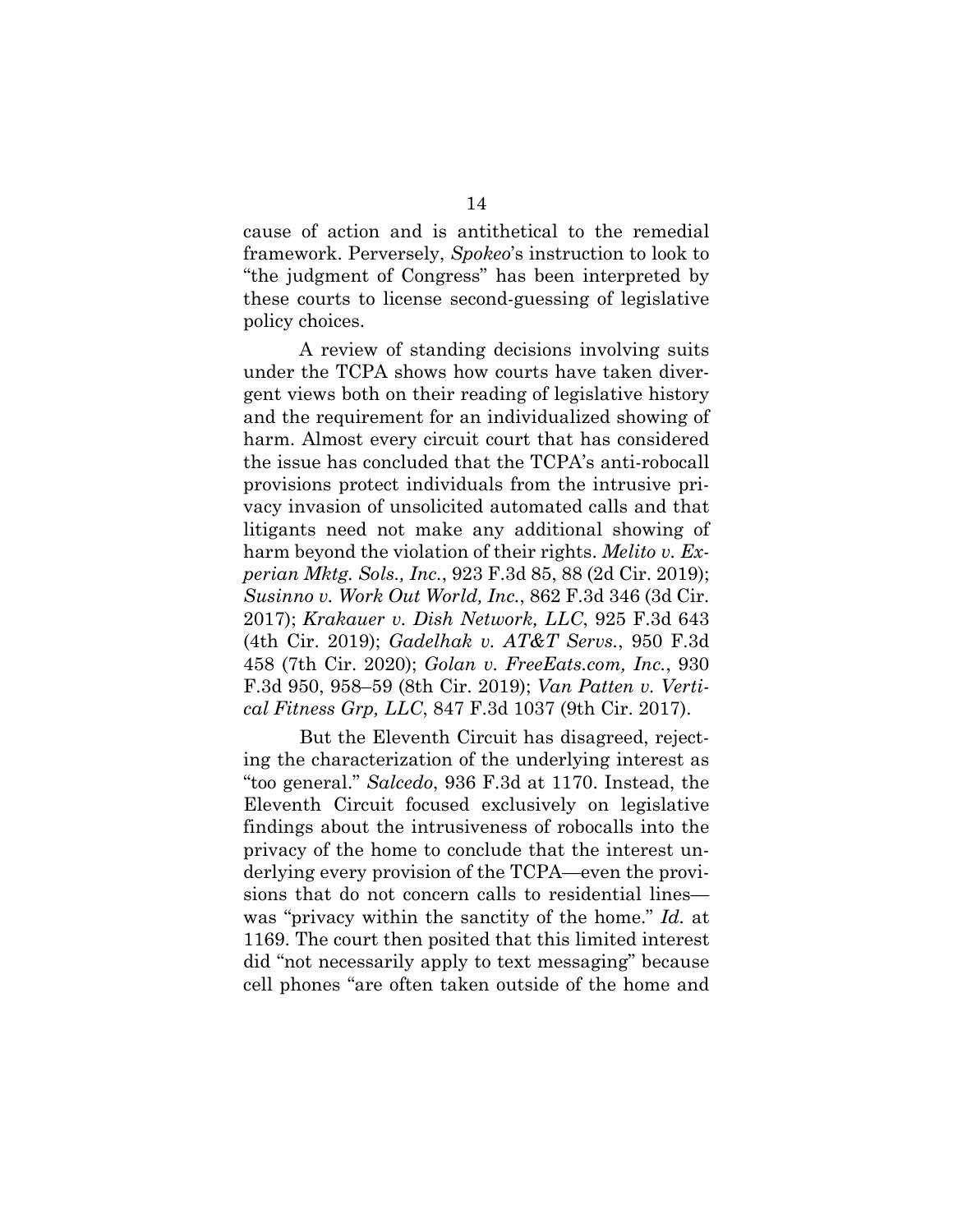often have their ringers silenced." *Id.* at 1169. The court ultimately held that because the plaintiff did not make an individualized showing that he had received the text message while at home, the plaintiff had not alleged a concrete injury. *Id.* at 1170. The requirement that the text message be received in the home was entirely a creation of the Eleventh Circuit, as was the imposition of an individualized harm standard. The term "home" appears nowhere in the TCPA provision prohibiting automated calls to cell phones. 47 U.S.C. §  $227(b)(1)(A)(iii)$ . And the TCPA does not require any specific proof of damage, instead awarding statutory damages for each violation. 47 U.S.C.  $\S 227(b)(3)(B)$ .

Another example of the indeterminacy caused by the discussion of legislative intent in *Spokeo* is the disagreement among courts over whether the violation of a statutory notice requirement results in concrete injury. For example, the FDCPA requires creditors to give notice to individuals that they must request information about their debt in writing. The Sixth and Eleventh Circuits have found that violation of the FDCPA notice requirement was sufficiently concrete without individualized proof of harm because "without the information about the in-writing requirement," individuals generally were "placed at a materially greater risk of falling victim to 'abusive debt collection practices.'" *Macy v. GC Servs. Ltd. P'ship*, 897 F.3d 747, 756, 758 (6th Cir. 2018); *see also Church v. Accretive Health, Inc.*, 654 F. App'x 990, 994–95 (11th Cir. 2016). In a case involving a similar requirement under the Truth In Lending Act (TILA), the Second Circuit also found that a violation of the notice requirement "by itself[ ] gives rise to a risk of real harm to the consumer's concrete interest in the informed use of credit." *Strubel v. Comenity Bank*, 842 F.3d 181, 190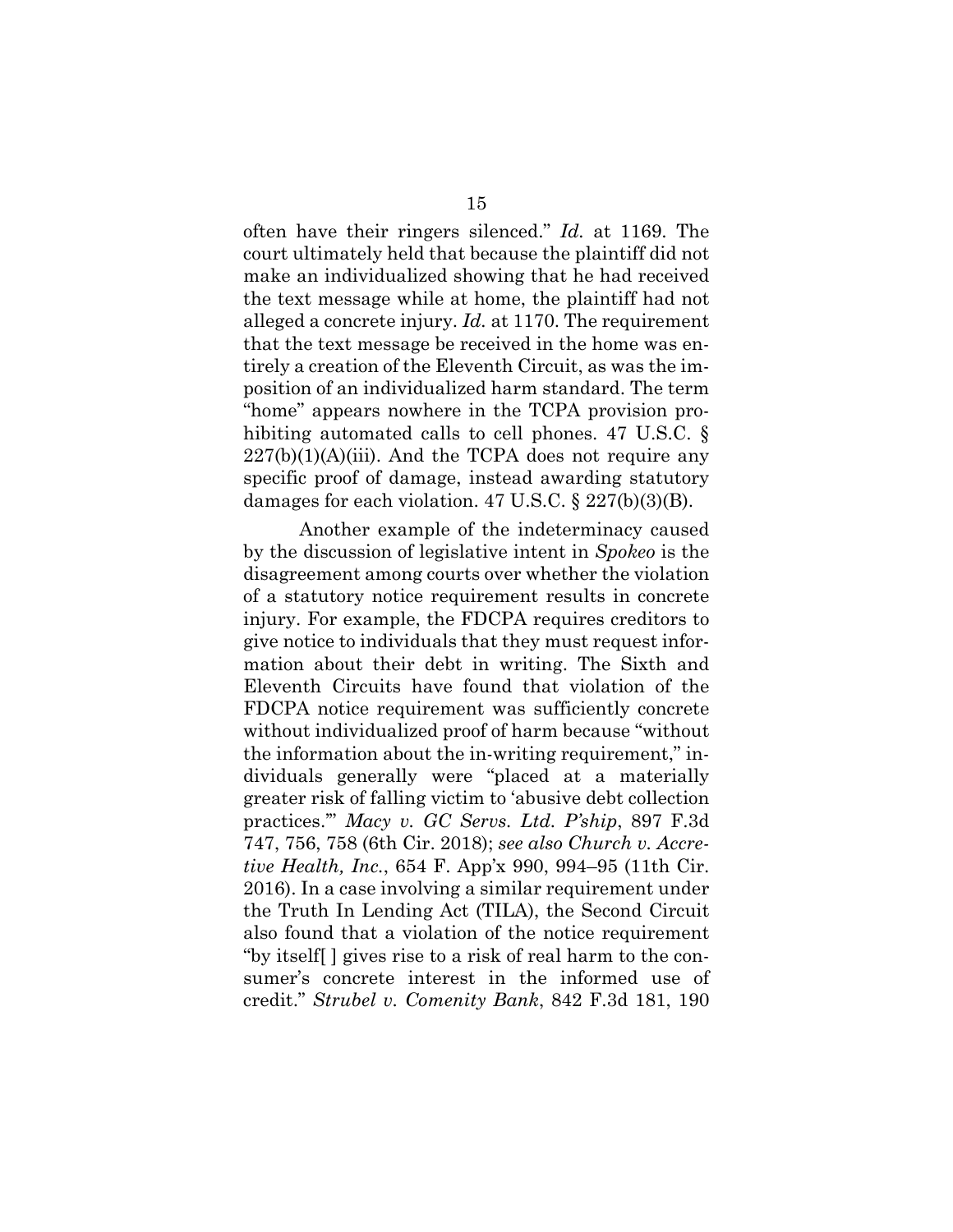(2d Cir. 2016). The plaintiff did not need to allege any individualized consequential harm to demonstrate that he suffered a concrete injury because a person who lacked notice of their obligations "is likely not to satisfy them and, thereby, unwittingly to lose the very credit rights that the law affords [them]." *Id.*

By contrast, the Seventh Circuit has imposed an individualized burden to demonstrate consequential harm in statutory notice cases, finding that the individual plaintiff was not harmed or at risk of harm from the lack of notice that a debt dispute must be in writing because *she* never disputed her debt, in writing or otherwise. *Casillas v. Madison Ave. Associates*, 926 F.3d 329, 335–36 (7th Cir. 2019). The court declared that "[i]t is not enough that the omission risked harming someone—it must have risked harm to the plaintiff[ ]." *Id.* Three judges dissented from the Seventh Circuit's denial of rehearing en banc. *Id.* at 336 n.4. Similarly, in *Long v. SEPTA*, the Third Circuit found that violation of a FCRA notice requirement did not confer plaintiffs with standing because they were able to "file this lawsuit within the prescribed limitations period," which meant that they knew about their FCRA rights and thus "were not injured" by the deficient notice. 903 F.3d312, 325 (3d Cir. 2018). As privacy experts note, this kind of ruling "all but forecloses enforcement of this provision." Citron & Solove, *supra*, at 38.

Courts are similarly split over whether the injury caused by an employer's failure to provide a copy of an individual's credit report as required under FCRA is sufficiently concrete. Courts have taken divergent views of the FCRA legislative history and do not agree on whether to impose an individualized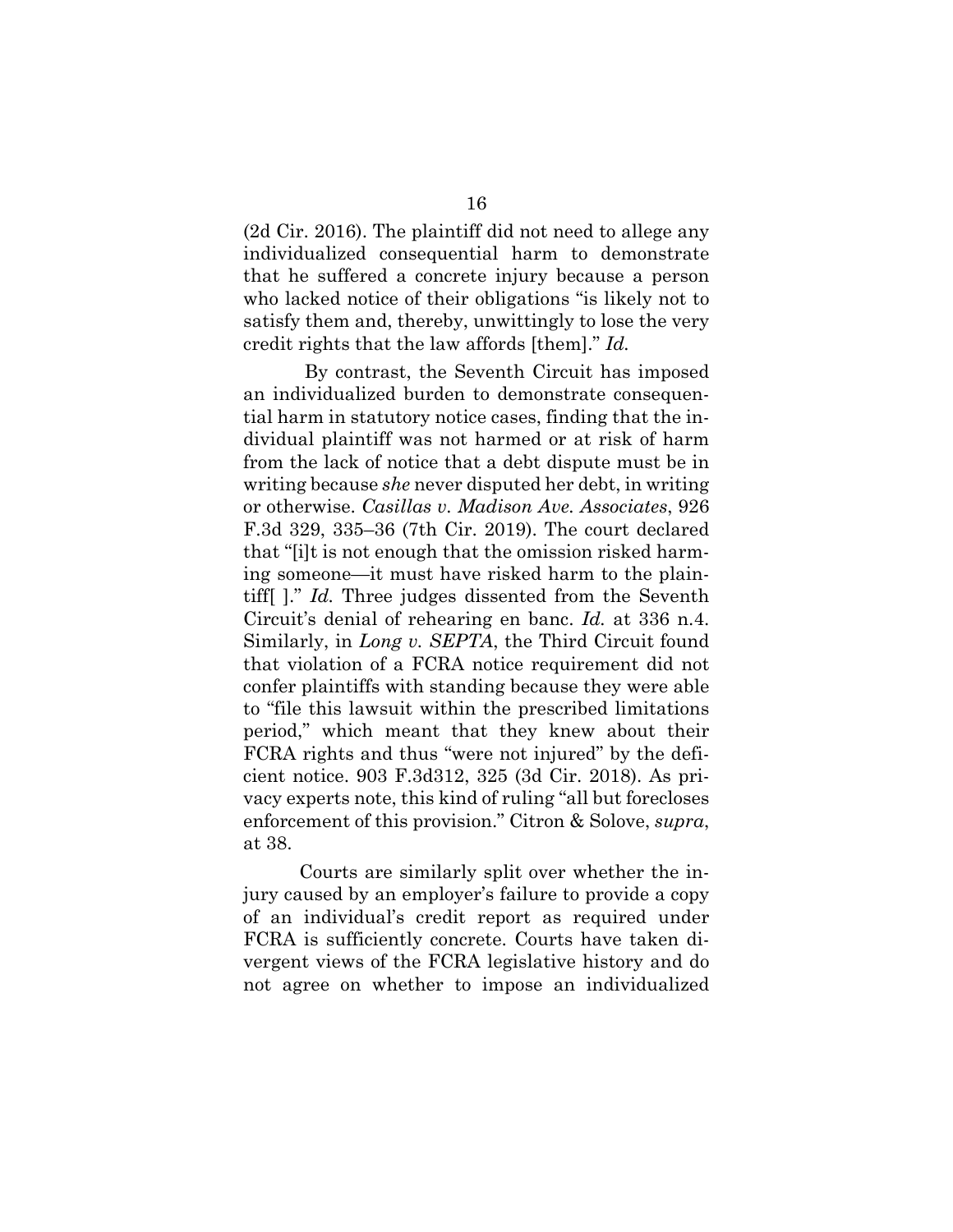harm requirement. The Third and Seventh Circuits have found that violation of the right to receive a credit report resulted in a concrete injury because the right in general protected a concrete interest. *Long*, 903 F.3d at 319; *Robertson v. Allied Solutions, LLC*, 902 F.3d 690, 696 (7th Cir. 2018). Both courts explicitly rejected the argument that individuals must demonstrate a consequential harm to establish standing under the FCRA. *Long*, 903 F.3d at 319 ("[FCRA did] not condition the right to receive a consumer report on whether having the report would allow an individual to stave off an adverse employment action."); *Robertson*, 902 F.3d at 695 ("As one can see, there is no reference [in FCRA's] to potential inaccuracies or any other specific reason for the disclosure."). Interestingly, the Third Circuit in *Long* did impose an individualized harm requirement for the notice violation but not for the disclosure violation.

Meanwhile, the Ninth Circuit has required an individualized showing of harm in a FCRA employment disclosure case and held that the same violation did not cause a concrete injury because the plaintiff failed to allege consequential harm when accurate information in his report disqualified him for the job. *Dutta v. State Farm Auto. Ins. Co.*, 895 F.3d 1166, 1175–76 (9th Cir. 2018). The Ninth Circuit's decision was based on its own interpretation of legislative intent underlying the FCRA. Specifically, the court found that the concrete interest underlying the statute was limited to ensuring that employment decisions are based on accurate credit information. *Id.* at 1174–75. The court reasoned that Congress only enacted FCRA to protect individuals from the transmission of inaccurate personal information. *Id.* But it is not appropriate for courts, as a matter of constitutional interpretation,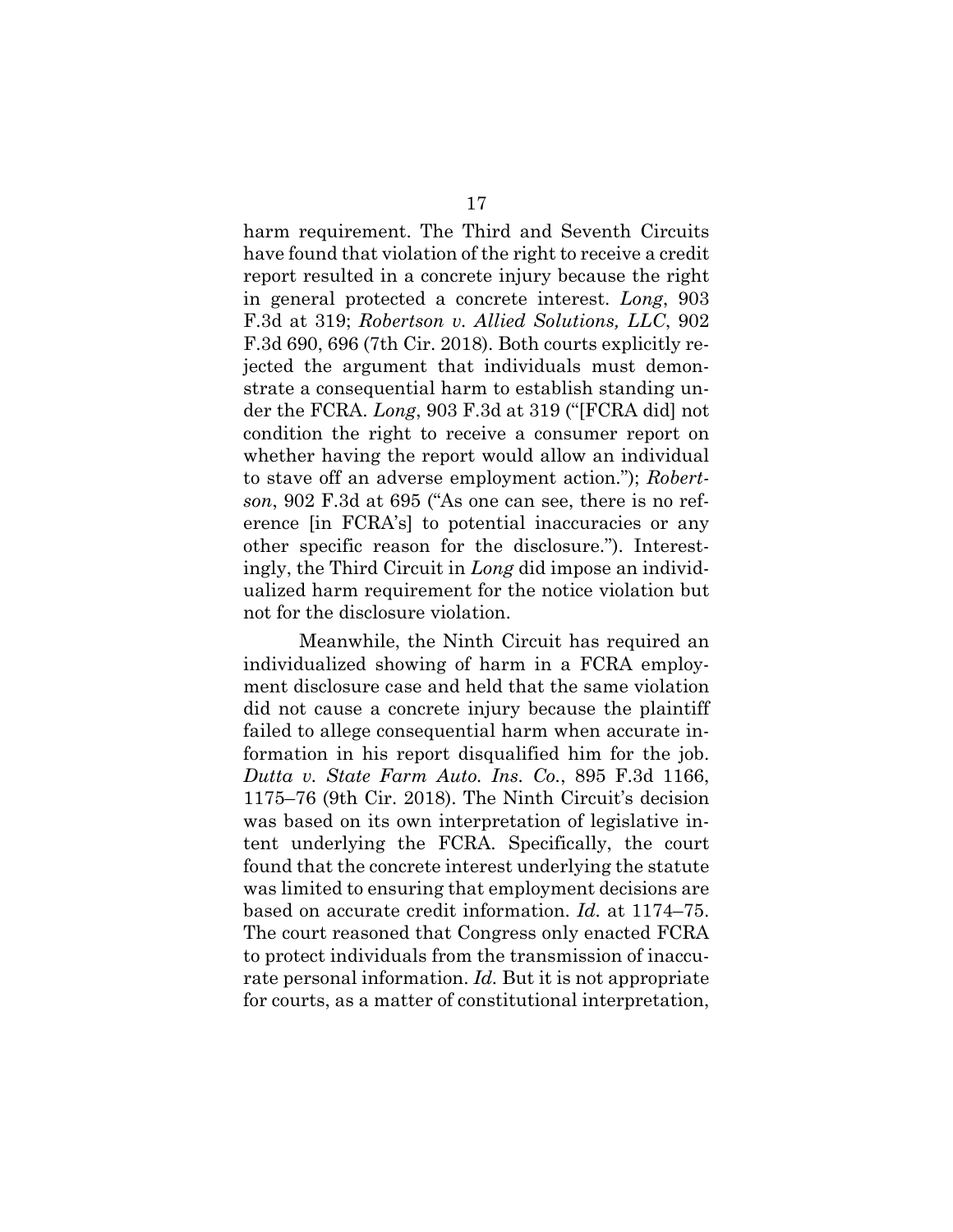to speculate on the intent of Congress in creating new statutory rights. The role of courts is to interpret and apply these statutes in cases brought before them.

## **D. There is substantial confusion about whether the imminence standard in**  *Clapper* **limits standing in data breach cases.**

Many state and federal legislatures have sought in recent years to limit the damage caused by data breaches by passing laws enacting rights for breach victims. Yet courts do not agree on the proper way to apply the standing analysis in data breach cases. Part of this confusion stems from a misreading of this Court's recent standing decisions. When the Court noted in *Spokeo* that an intangible-yet-concrete injury may be based on a "risk of real harm." 136 S. Ct. at 1549, it cited to *Clapper v. Amnesty Int'l USA*, 568 U.S. 398 (2013), a case that focused on Article III's imminence requirement, not concreteness, *Clapper*, 568 U.S. at 409–10. Some courts have mistakenly applied *Clapper*'s requirement that a future injury be "certainly impending" to the data breach context, dismissing otherwise well-pled claims because plaintiffs' risks of identity theft relied on a "highly attenuated chain of possibilities." *Beck v. McDonald*, 848 F.3d 262, 275 (4th Cir. 2017). Other courts have instead recognized that the failure to secure personal data is itself a legally protected interest, the violation of which gives rise to standing.

The Fourth Circuit is one of the courts that required plaintiffs allege an increased risk of identity theft to establish standing in a data breach case. The court then applied *Clapper*'s "certainly impending" standard to ask whether the risk is imminent enough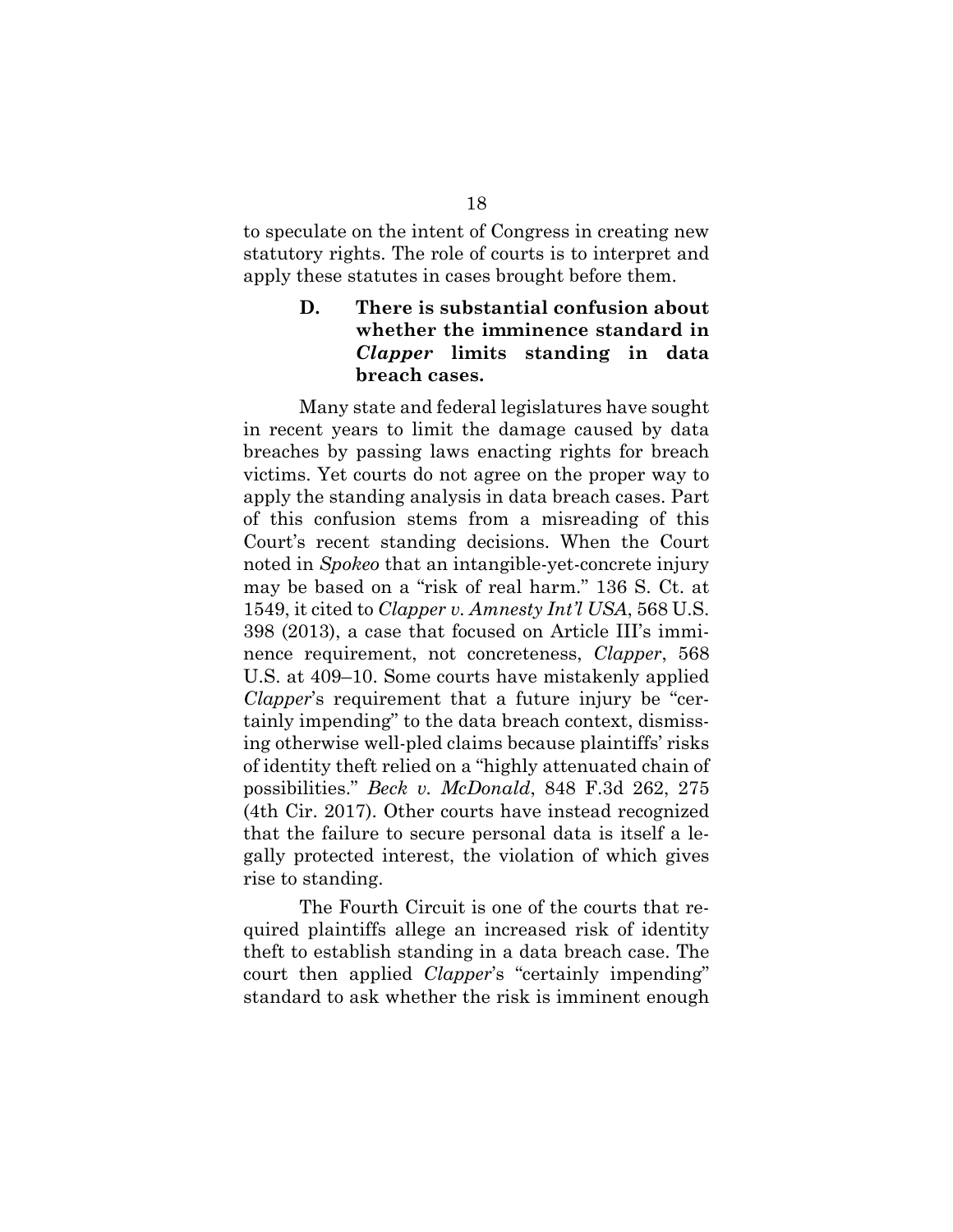to constitute a concrete injury. *Beck*, 848 F.3d at 272. In *Beck*, the court held that if identity theft could only occur at the end of an "attenuated chain of possibilities" in which a data thief specifically targeted plaintiffs' information, selected it, and used it to steal their identities, plaintiffs failed to allege a concrete injury. *Id.* at 275. The court also determined that a thirtythree percent chance that the plaintiffs would experience identity theft was not a "substantial risk" because it was insufficiently imminent, citing *Clapper*. *Id.* at 276. After attempting to apply *Clapper*, the Eighth Circuit similarly found that, although plaintiffs had alleged that their breached data appeared on illicit websites where bad actors could purchase it, they failed to establish they faced a "certainly impending" or "substantial risk" of identity theft. *In re SuperValu, Inc. Customer Data Sec. Breach Litig.*, 870 F.3d 763, 769–71 (8th Cir. 2017).

Other courts have come out the other way while also applying *Clapper*. The Sixth Circuit determined that there was "no need for speculation" where a data breach victim pleads that their data was already stolen. *Galaria*, 663 F. App'x 384, 388 (6th Cir. 2016). The D.C. Circuit compared the circumstances in *Clapper* to a data breach case, concluding that, unlike in *Clapper*, "[n]o long sequence of uncertain contingencies involving multiple independent actors ha[d] to occur" before plaintiffs suffered any harm. *Attias v. CareFirst, Inc.*, 865 F.3d 620, 629 (D.C. Cir. 2017). Instead, "a substantial risk of harm exist[ed] already, simply by virtue of the hack and the nature of the data" that plaintiffs alleged was breached. *Id.* Because the risk of identity theft following a data breach was "much more substantial than the risk presented to the *Clapper* Court," it was a concrete injury. *Id.*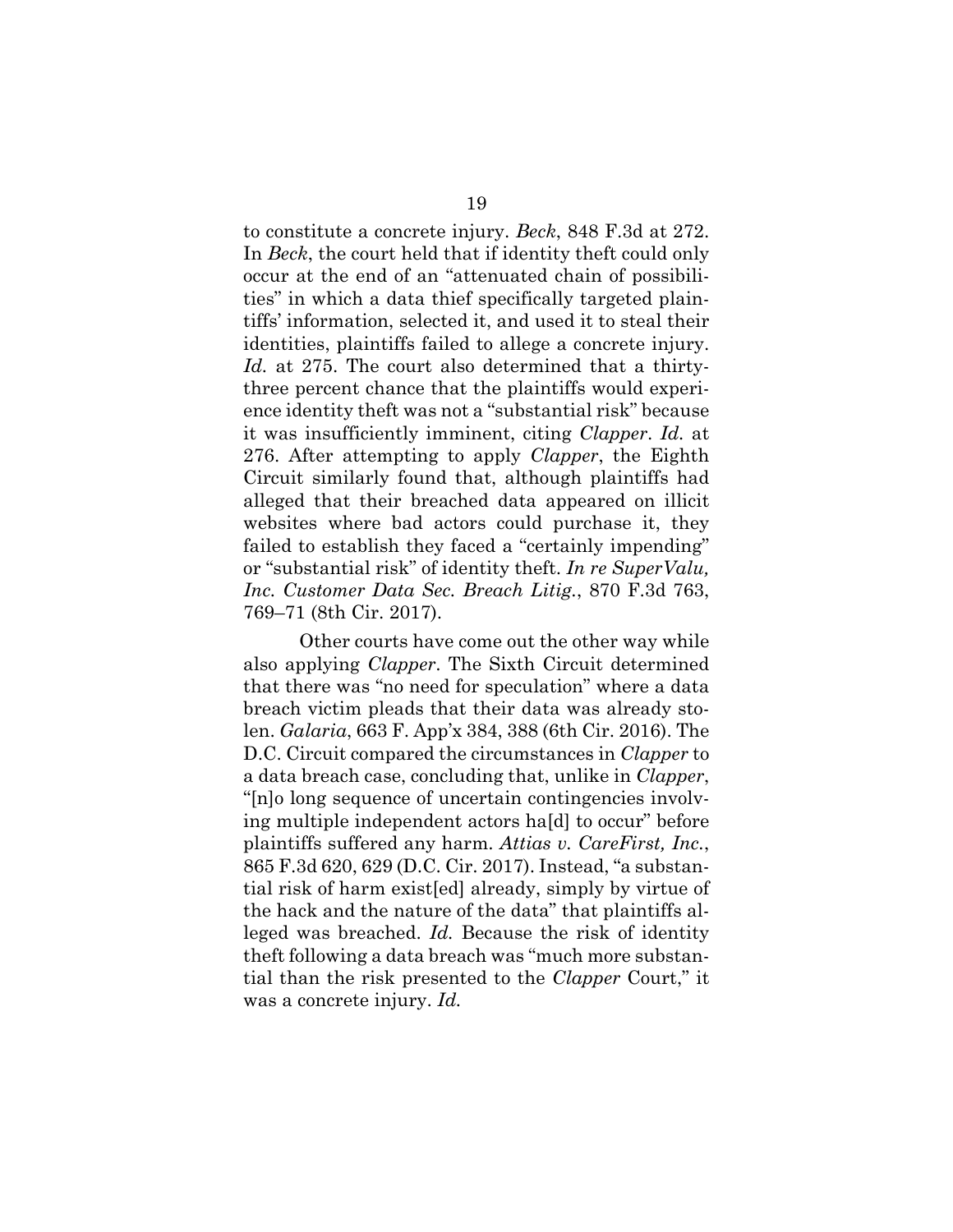Applying *Clapper* to all cases where a plaintiff alleges risk of consequential harm is overly complex and a stretch of the precedent. A more simplified standing analysis would prevent discrepancies like the ones in the data breach context.

## **E. Treatment of FACTA claims under** *Spokeo* **illustrates how legislative intent analysis leads to absurd results.**

A review of post-*Spokeo* treatment of FACTA claims illustrates how reliance on legislative history analysis in the standing inquiry creates confusion and leads to results that contradict the plain language of a statute.

On a plain text reading of FACTA, the law requires businesses to truncate all but the last five digits of credit and debit card numbers and the card's expiration date on a receipt. 15 U.S.C.  $\S$  1681c(g)(1). The provision protects an individual's right to control their financial information. Receipts are often discarded, and Congress recognized that the risk of private card information being obtained by third parties was significant. But Congress did not make vindication of the rights under FACTA contingent on proof that improperly truncated information was actually obtained by a third party, nor did it require that an individual prove an increased risk of identity theft. Congress made the risk assessment through the policymaking process and decided the risk was significant enough to warrant a right that could be enforced through private litigation. But courts have disagreed and replaced the judgment of Congress with their own to deny standing.

Following *Spokeo,* some courts have used a *temporary* safe harbor provision and related legislative findings in a subsequent amendment to limit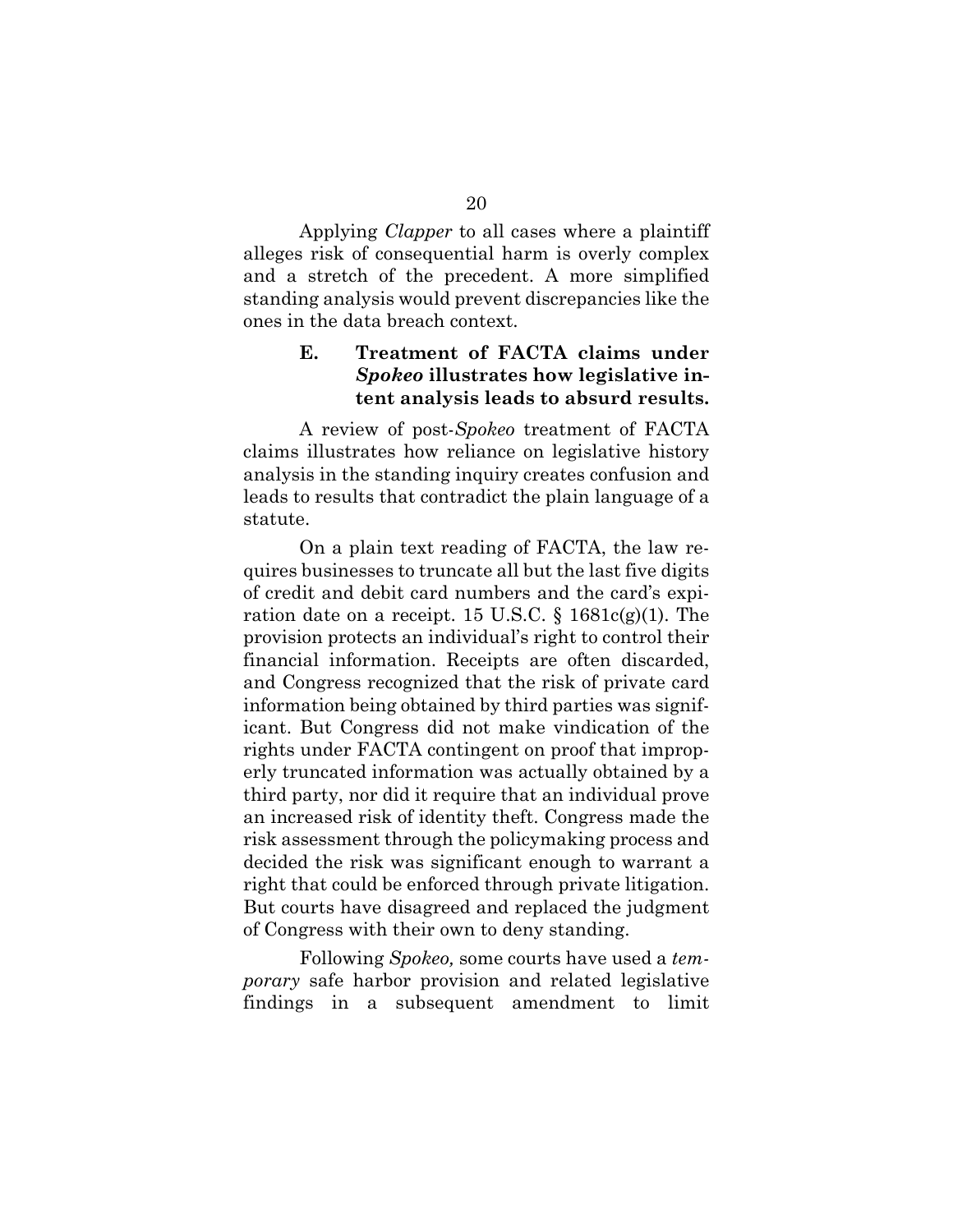individuals' standing to sue for violations of their rights under the truncation provision of FACTA, even though the amendment did not change the plain language of the provision. *See Crupar-Weinmann v. Paris Baguette Am. Inc.*, 861 F.3d 76, 81 (2d Cir. 2017) ("While we acknowledge that the Clarification Act maintained FACTA's prohibition on this practice, we decline to draw plaintiff's proposed inference [that printing expiration dates does pose a material risk of harm]"); *Bassett v. ABM Parking Servs., Inc.*, 883 F.3d 776, 782 (9th Cir. 2018) ("Of course, Congress did not eliminate the FCRA's expiration date requirement in the Clarification Act. But both the Clarification Act's finding[s] . . . and the law's temporary elimination of liability for such violations counsel that Bassett did not allege a concrete injury."); *Meyers v. Nicolet Restaurant of De Pere, LLC*, 843 F.3d 724, 727 (7th Cir. 2016) ("Congress has specifically declared [in the Clarification Act's findings] that failure to truncate a card's expiration date, without more, does not heighten the risk of identity theft.").

This use of legislative findings to contradict the plain text of FACTA led to even more absurd when courts extended the same flawed logic to suits where businesses failed to truncate *card numbers* to the last five digits. Even though the legislative findings that formed the basis of these decisions *reinforced* the importance of truncating card number information, Credit and Debit Card Receipt Clarification Act of 2007, Pub. L. 110-241 § 2(a)(6), 122 Stat. 1565 (June 3, 2008), some courts have denied standing in truncation cases. Courts have also struggled to determine the point at which card number truncation violations result in a concrete injury despite the fact that the plain language of the FACTA clearly protects an individual's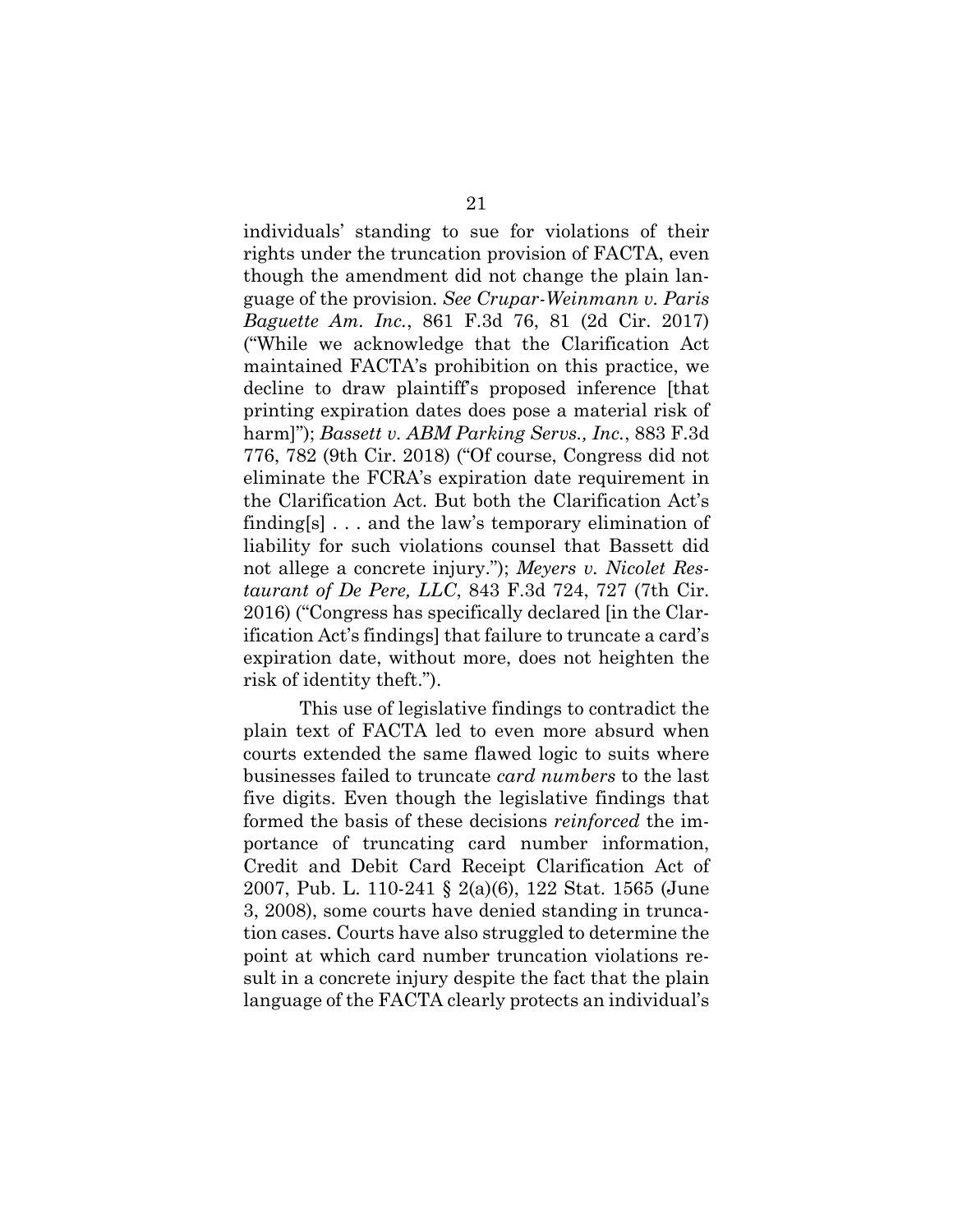right to have no more than the last five digits printed on a receipt. Many courts have relied on their own factual determinations to decide how many additional numbers it takes to sufficiently increase one's risk of identity theft to the point of a concrete injury, again despite the clear determination made by Congress that the risk was sufficient at six numbers.

For example, the Ninth Circuit decided that printing *six* digits of a credit card number was not a concrete injury because the court had previously determined that one additional digit *in an expiration date* was not enough information to increase the risk of identity theft. *Noble v. Nevada Checker Cab Corp.*, 726 F. App'x 582, 584 (9th Cir. 2018). The Second and Third Circuits found that printing *ten* digits of a card number (first six and last four) was not a concrete injury because that was also not enough information, without disclosure to a third party, to increase the risk of identity theft. *Katz v. Donna Karan Co., LLC*, 872 F.3d 114, 120 (2d Cir. 2017); *Kamal v. J. Crew Grp., Inc.*, 918 F.3d 102, 113, 116 (3d Cir. 2019) (citing to the Clarification Act's findings). The Second Circuit based its conclusion on the district court's finding of fact that the first six digits of a card number revealed nothing about a particular cardholder. 872 F.3d at 118–19, 121. Many district courts have since incorporated the fact findings from *Katz* into their own analyses to find FACTA violations did not create concrete injuries. An Eleventh Circuit panel noted that courts have "transformed the fact-findings of a single district court into a bright-line, no-standing rule." *Muransky v. Godiva Chocolatier, Inc.*, 905 F.3d 1200, 1213, *vacated*, 939 F.3d 1278 (11th Cir. 2019), *reh'g en banc*, 979 F.3d 917 (11th Cir. 2020).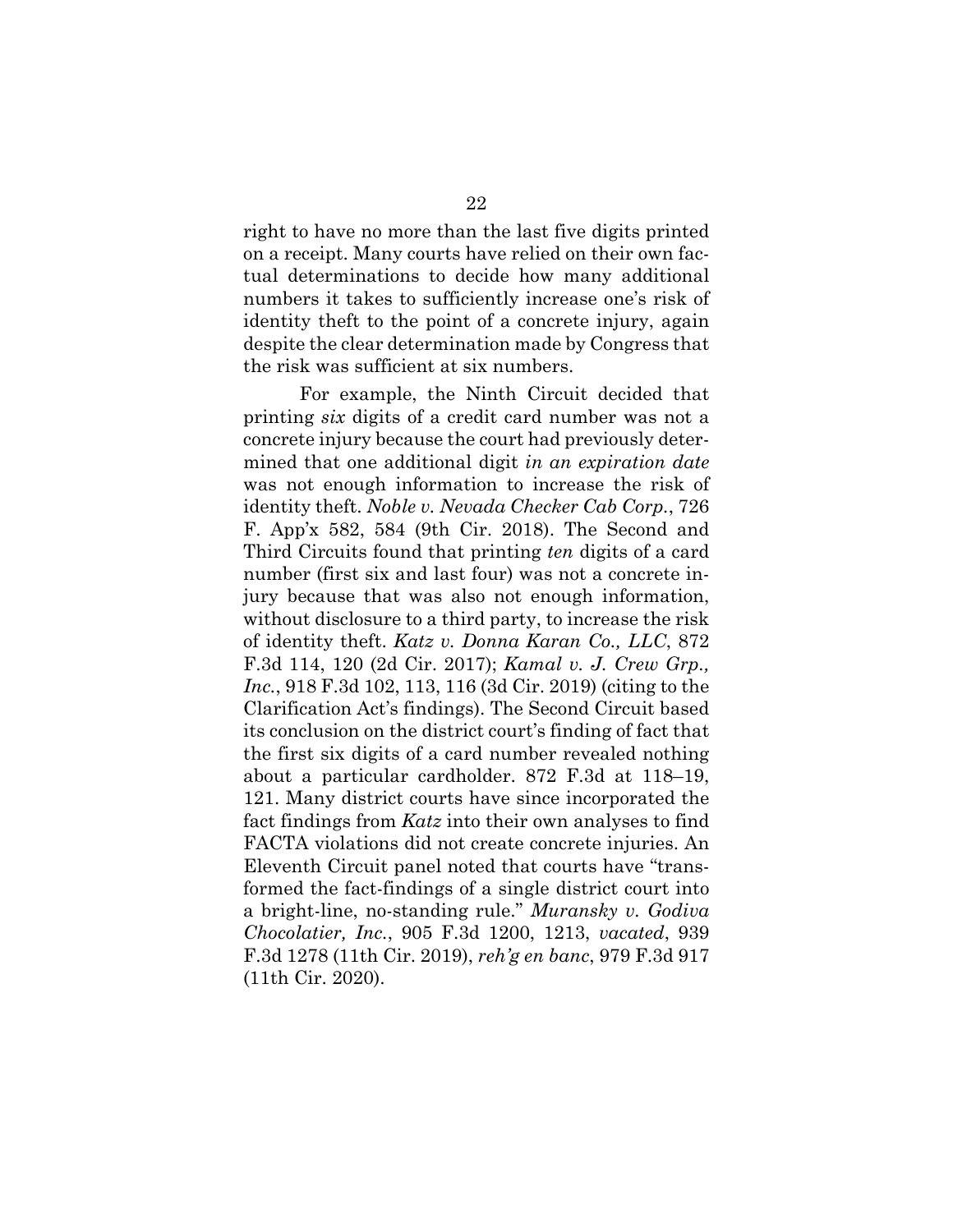Eventually, one district court hit the bottom of the truncation slippery slope and held that even when a business violated FACTA by printing the *full* credit card number *and* expiration date, the plaintiff did not suffer a concrete injury. under FACTA. *Jeffries v. Volume Servs. Am., Inc.*, 319 F. Supp. 3d 525, 527 (D.C.C. 2018), *rev'd and remanded*, 928 F.3d 1059 (D.C. Cir. 2019). On appeal, the D.C. Circuit reversed. 928 F.3d 1059 (D.C. Cir. 2019). The D.C. Circuit reversed and unrolled the long line of judicial overreach by acknowledging that Congress's judgment about when the risk of harm "becomes intolerable" was reflected in FACTA's clear five-digit number truncation requirement. *Id.* at 1065. In other words, violation of the statutory right, on its own, was sufficient to confer standing. *Id.* at 1067.

*Spokeo* has created unnecessary confusion by encouraging courts to search legislative history and other sources for evidence of consequential harm, even when Congress has provided a statutory rule to be enforced. This Court should adopt a simpler test that respects traditional statutory construction and Congress's power to create new individual rights.

**II. Individuals who sue to vindicate their private rights necessarily satisfy the requirements of Article III standing because they suffer concrete injuries when their legal rights are violated.**

The lack of consistent and coherent application of the standing test in lower courts is a direct result of past precedents that "unnecessarily complicate" the analysis. *Thole v. U.S. Bank N.A.*, 140 S. Ct. 1615, 1622 (2020) (Thomas, J., concurring). There is no textual or normative reason to "make standing law more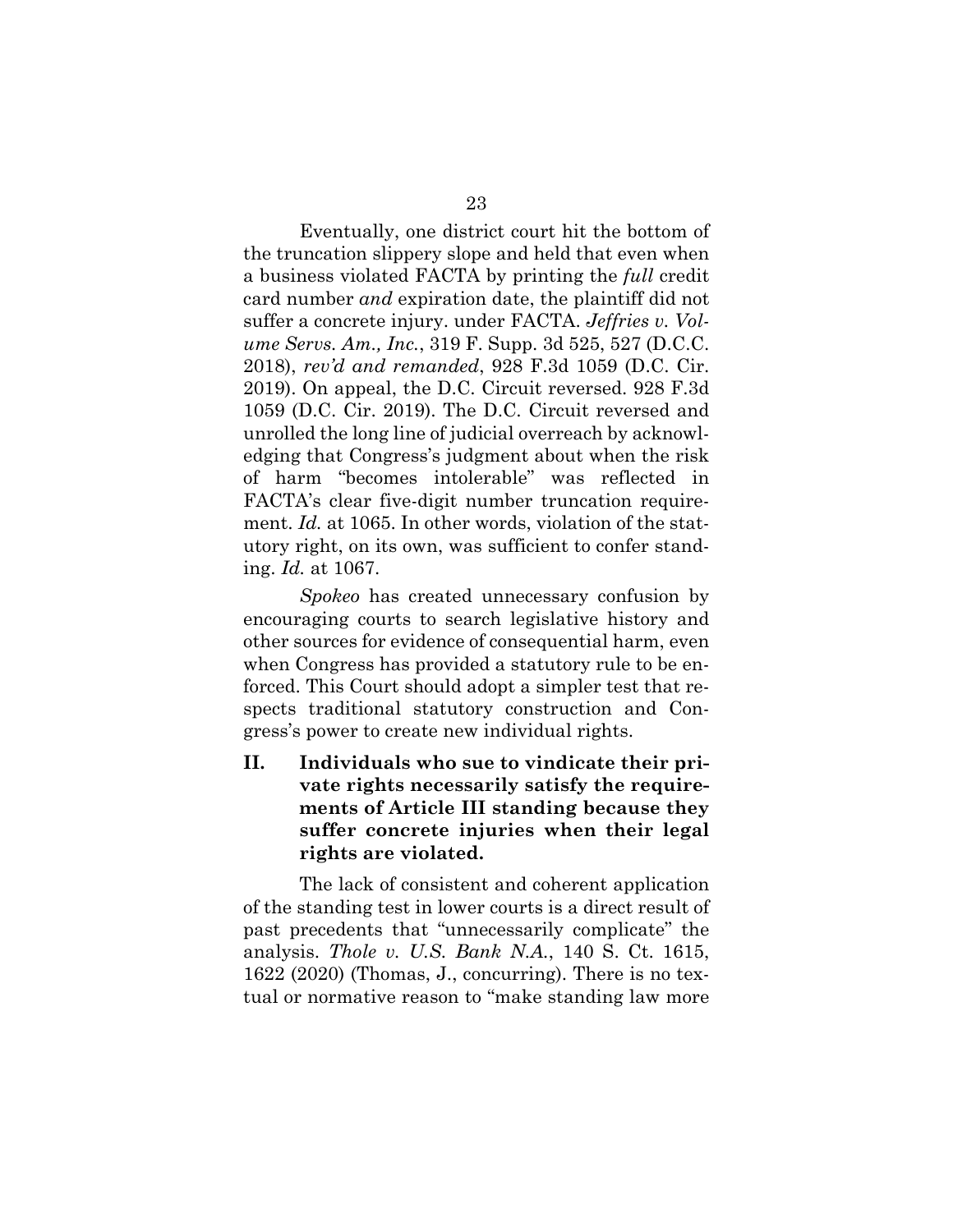complicated than it needs to be," and many cases can be decided based on the simpler "private rights and public rights" distinction. *Id*. at 1622–23. This Court should hold that individuals who sue to vindicate their private rights necessarily satisfy the requirements of Article III. In a suit for the violation of a private right, courts have "historically presumed that the plaintiff suffered a *de facto* injury [if] his personal, legal rights [were] invaded." *Spokeo, Inc. v. Robins*, 136 S. Ct. 1540, 1551 (2016) (Thomas, J., concurring).

The *Spokeo* decision did not provide clarity or a functional rule that can clearly delineate which claims do or do not give rise to Article III jurisdiction. Instead, the *Spokeo* decision has created substantial uncertainty, confusion, and disagreements among the lower courts. The much simpler rule, articulated by Justice Thomas in his concurring opinion in *Spokeo*, his dissenting opinion in *Frank v. Gaos*, 139 S. Ct. 1041, 1046 (2019) (Thomas, J., dissenting), and his concurring opinion in *Thole v. U.S. Bank, N.A.*, 140 S. Ct. at 1622 (Thomas, J., concurring), should be adopted because it would provide more certainty to litigants and courts and is consistent with the text and history of Article III. Indeed, the outcome in many of the cases decided under the complex *Spokeo* standard is consistent with the historical presumption that federal courts have jurisdiction over cases brought to vindicate private rights.

The close scrutiny of Article III standing emerged in public rights cases such as *Lujan v. Def.'s of Wildlife*, 504 U.S. 555 (1992), and *Friends of the Earth, Inc. v. Laidlaw Envtl. Servs. (TOC), Inc.*, 528 U.S. 167 (2000). Those cases involved public rights claims that implicated the special constitutional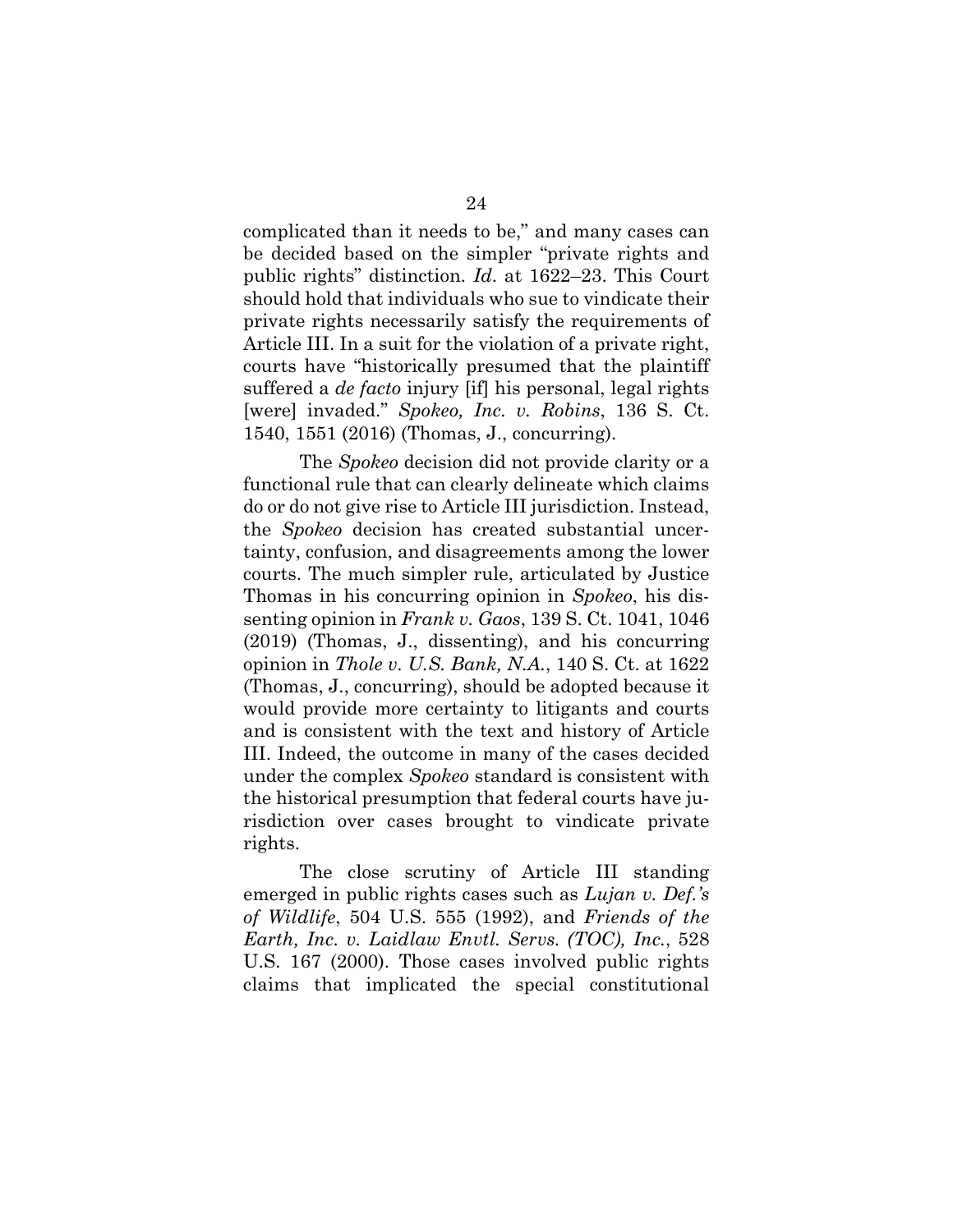concerns about the scope of judicial versus executive branch authority, but the "separation-of-powers concerns underlying [the Court's] public-rights decisions are not implicated when private individuals sue to redress violations of their own private rights." *Spokeo*, 136 S. Ct. at 1552 (Thomas, J., concurring). Public rights involve "duties owed to the whole community . . . in its social aggregate capacity" which are solely redressable by the government generally, while private rights are "rights belonging to individuals, considered as individuals." *Id.* at 1551 (internal quotations omitted).

The doctrine of standing is "built on a single basic idea—the idea of separation of powers." *Allen v. Wright,* 468 U.S. 737, 752 (1984). By "identify[ing] those disputes which are appropriately resolved through the judicial process," *Lujan*, 504 U.S. at 560, standing "serves to prevent the judicial process from being used to usurp the powers of the political branches." *Susan B. Anthony List v. Driehaus*, 134 S. Ct. 2334, 2341 (2014). Where no act of government is in dispute, there is little chance that recognizing a plaintiff's standing will "usurp the powers of the political branches." *Susan B. Anthony List*, 134 S. Ct. at 2341. But when courts deny standing to litigants who are suing to vindicate their private (individual) rights granted by the legislature, those courts reach beyond their judicial role. Indeed, "the province of the court is, solely, to decide on the rights of individuals[.]" *Maryland v. United States*, 460 U.S. 1001, 1005 (1983) (citing *Marbury v. Madison*, 5 U.S. 137, 170 (1803)). And courts violate their constitutional duty when they refuse to enforce the laws duly enacted by state and federal legislatures.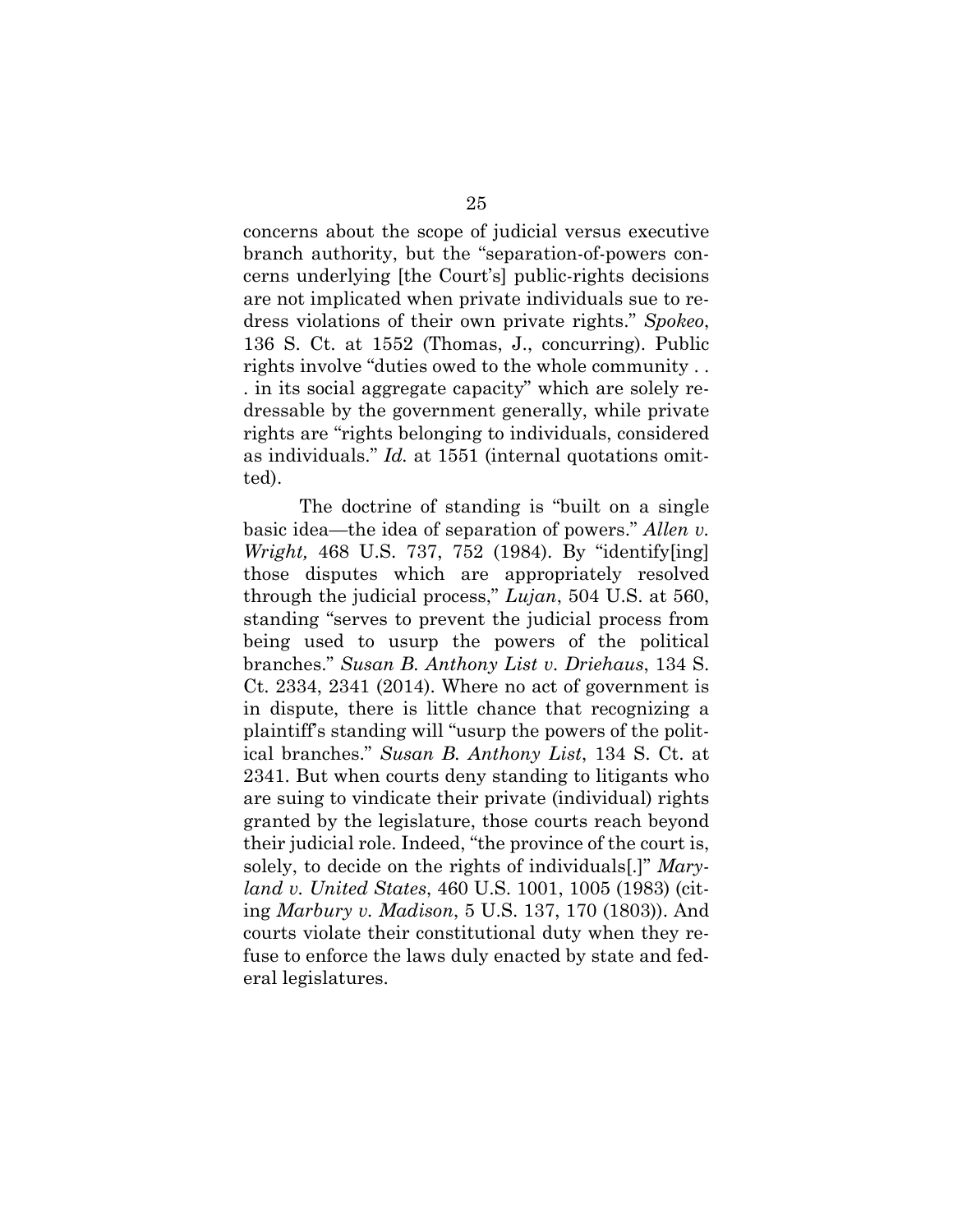Separation of powers is offended when a court takes jurisdiction over a generalized grievance and impedes on the Executive's take care authority, but it can be equally offended when a court *denies* standing where Congress has duly authorized it—for example, by demanding that a plaintiff prove consequential harm in order vindicate a statutory right even though the statute imposes no such requirement. As the Court has repeatedly emphasized, "Congress may enact statutes creating legal rights, the invasion of which creates standing, even though no injury would exist without the statute." *Linda R.S. v. Richard D.*, 410 U.S. 614, 617 n.3 (1973); *see also Lujan*, 504 U.S. at 560; *Valley Forge Christian Coll. v. Americans United for Separation of Church & State, Inc.*, 454 U.S. 464, 492 n.2 (1982). Congress is "well positioned to identify intangible harms that meet minimum Article III requirements," and when it does, it may "elevat[e] to the status of legally cognizable injuries concrete, *de facto* injuries that were previously inadequate in law." *Spokeo*, 136 S. Ct. at 1549.

A court, of course, is not empowered to override congressional judgments as to which injuries should be legally protected simply because they are "out of harmony with a particular school of thought." *Williamson v. Lee Optical of Oklahoma Inc.*, 348 U.S. 483, 488 (1955). The Court has long rejected the view that the judiciary may "sit as superlegislature to judge the wisdom or desirability of legislative policy determinations[.]" *Metro. Life Ins. Co. v. Ward*, 470 U.S. 869, 901 (1985). But that is precisely the effect of unilaterally imposing a consequential harm standard on congressionally created rights. When a court demands that a plaintiff prove some form of harm *beyond the injury that Congress has deemed actionable*, it is rejecting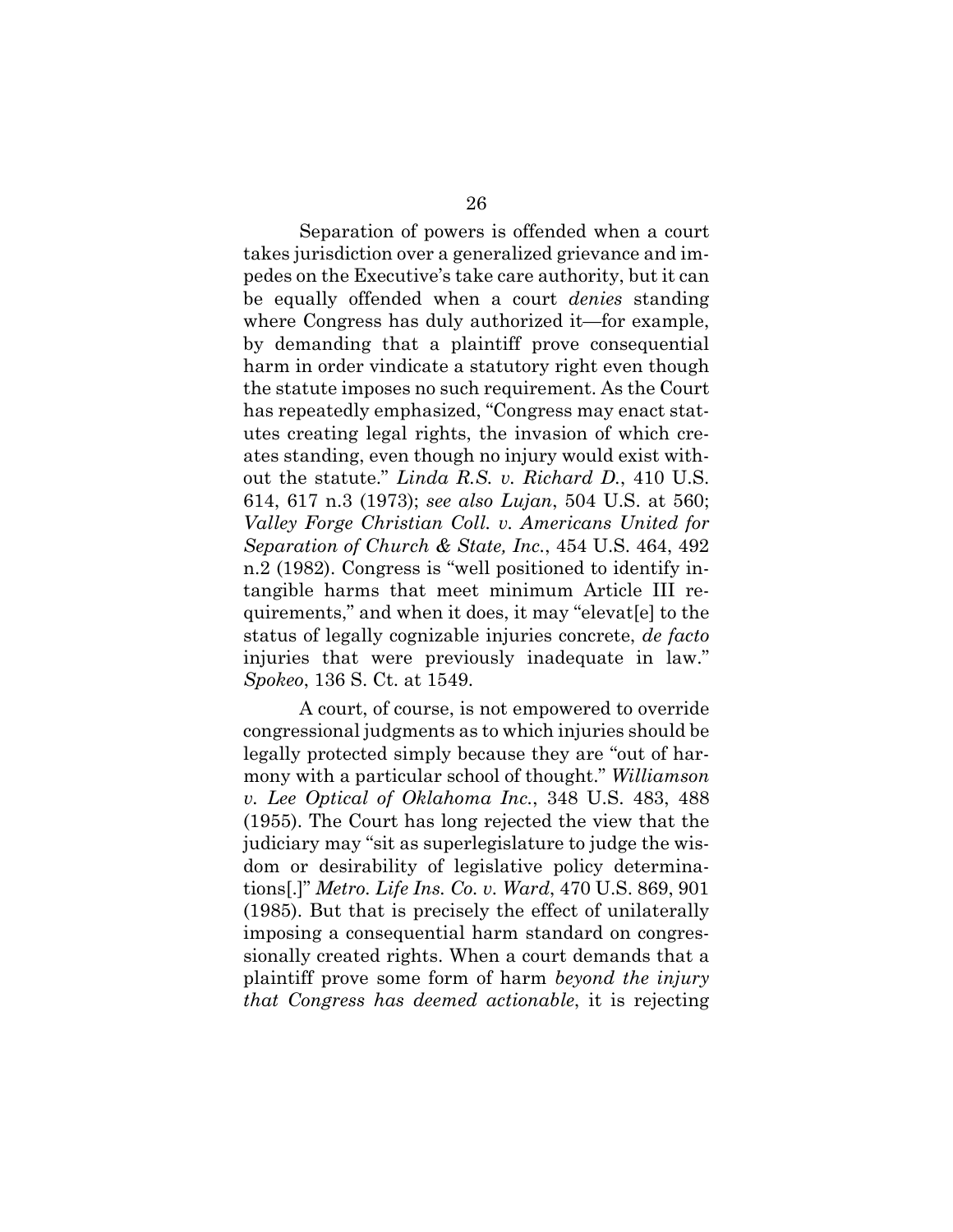Congress's determination of what constitutes a bona fide injury and impermissibly "substitut[ing] its own judgment for that of the legislature." *Whole Woman's Health v. Hellerstedt*, 136 S. Ct. 2292, 2310 (2016). "Just as a court cannot apply its independent policy judgment to recognize a cause of action that Congress has denied, it cannot limit a cause of action that Congress has created merely because 'prudence' dictates." *Lexmark Int'l, Inc. v. Static Control Components, Inc.*, 134 S. Ct. 1377, 1388 (2014) (internal citation omitted). By doing so here, the lower court has subverted the core premise of the standing doctrine, converting a shield against judicial overreach into a sword for eviscerating legal rights created by Congress. "[W]here a dispute is otherwise justiciable, the question whether the litigant is a 'proper party to request an adjudication of a particular issue,' is one within the power of Congress to determine." *Sierra Club v. Morton*, 405 U.S. 727, 732 n.3 (1972).

In private rights cases, the injury is the violation of the right held by the litigant, not the consequences that may or may not flow from that violation. "Rights are not limited in their scope to harms, but also protect against conduct that might lead to harm." F. Andrew Hessick, *Standing, Injury in Fact, and Private Rights*, 93 Cornell L. Rev. 275 (2008). Just as a motorist can be cited for speeding without causing an accident, i.e. "consequential harm," so too can private rights protect against the mere *risk* of a particular harm without requiring that the harm come to pass. Nor must a statutory right resemble a common law cause of action in order to confer standing. *See Lujan*, 504 U.S. at 580 (Kennedy, J., concurring) ("As Government programs and policies become more complex and far-reaching, we must be sensitive to the articulation